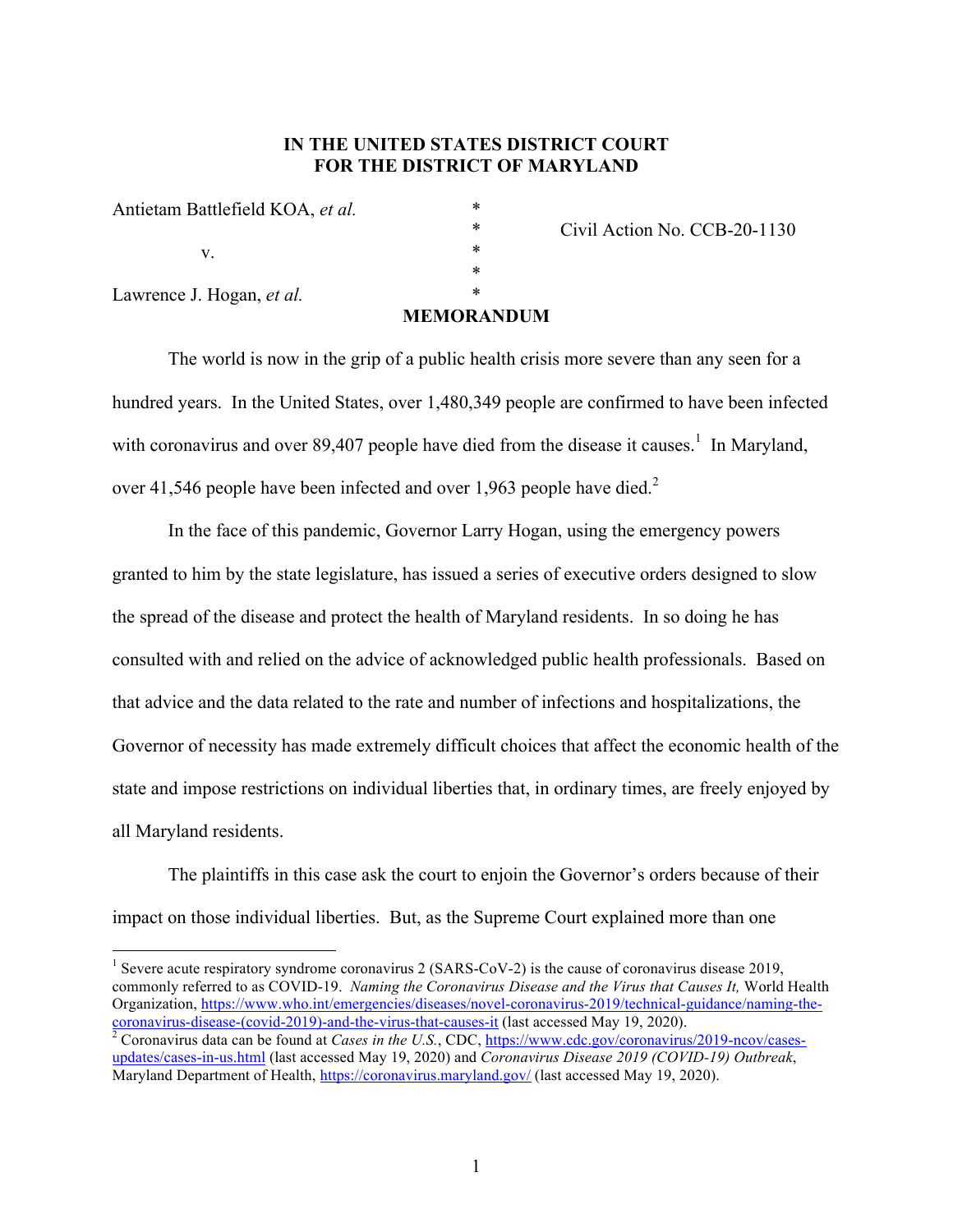hundred years ago: "Real liberty for all could not exist under the operation of a principle which recognizes the right of each individual person to use his own, whether in respect of his person or his property, regardless of the injury that may be done to others." *Jacobson v. Commonwealth of Massachusetts*, 197 U.S. 11, 26 (1905). To overturn the Governor's orders, those who disagree with them must show that they have "no real or substantial relation" to protecting public health, or that they are "beyond all question, a plain, palpable invasion of rights secured by the fundamental law."

In these extraordinary times, for the reasons explained below, the plaintiffs have not met their burden. Their motion for a temporary restraining order, treated as a motion for preliminary injunction, has been fully briefed. No oral argument is necessary, and the motion will be denied.<sup>3</sup>

### **FACTS AND PROCEDURAL HISTORY**

The spread of COVID-19 in Maryland has been rapid since the first case was reported on March 5, 2020. (ECF 26-2, Decl. of Clifford Mitchell, Maryland Department of Health ¶ 33). Since then, and as of May 19, 2020, there have been over 41,546 confirmed cases, 7,199 hospitalizations, and 1,963 deaths. *Coronavirus Disease 2019 (COVID-19) Outbreak*, Maryland Department of Health, https://coronavirus.maryland.gov/. Although the "vast majority of people who contract the virus experience only mild or moderate symptoms," some individuals who contract COVID-19, especially those in high-risk categories, can experience obstruction of the lungs, acute respiratory distress syndrome, or death. (ECF 26-2, Decl. of Mitchell ¶¶ 5–8). High-risk categories include those above the age of 60 or those with underlying conditions such

 <sup>3</sup> The court gave notice to the parties that the motion would be treated as one for preliminary injunction (*see* ECF 31) and received no objection.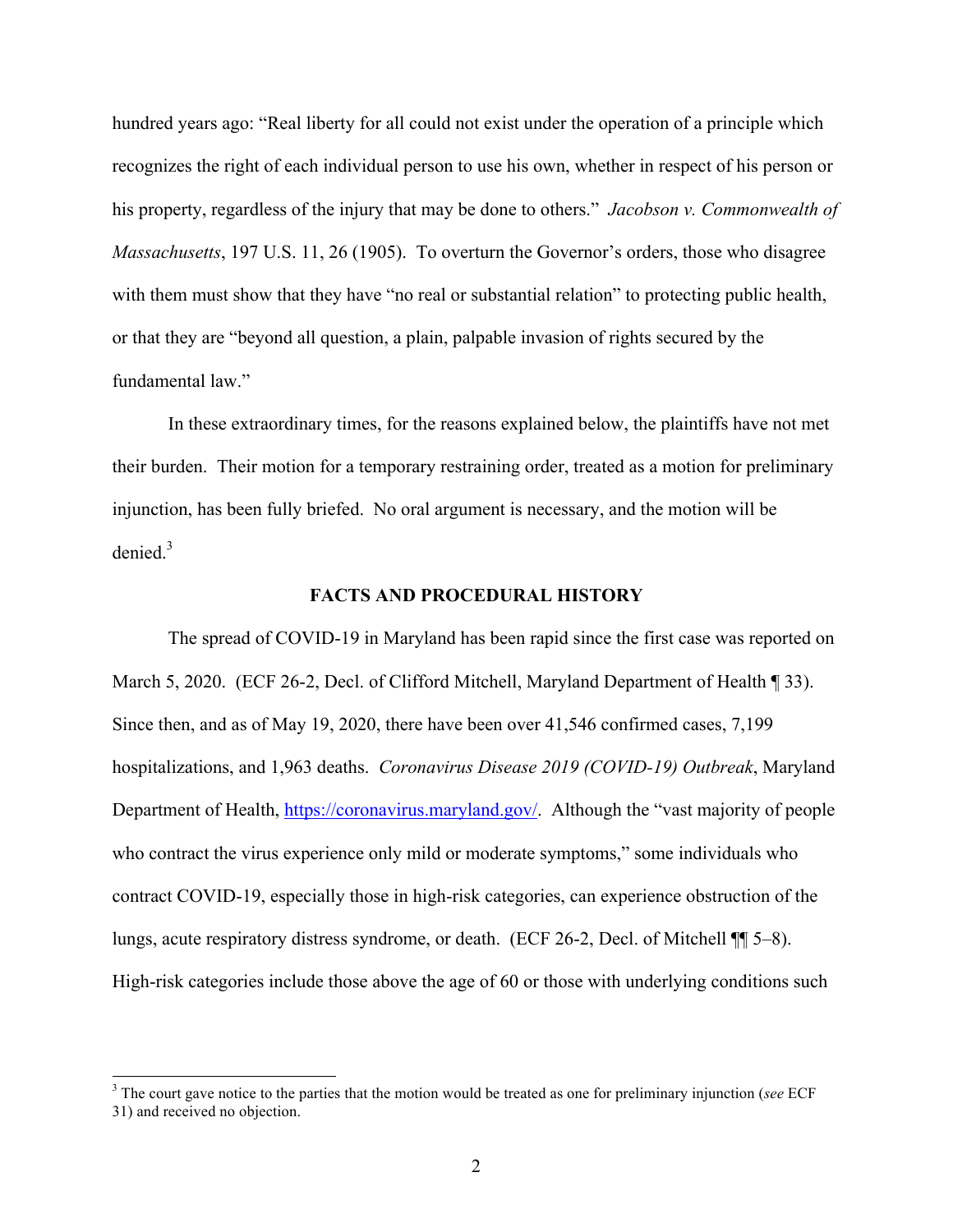as cancer, diabetes, or heart disease.<sup>4</sup> (*Id.*  $\P$  8). COVID-19 is believed to be transmitted through respiratory droplets from an infected person, close personal contact, or touching a surface with the virus on it. (*Id.* ¶ 9). There is currently no vaccine, cure, or proven effective treatment for COVID-19. (*Id.* ¶ 10).

In response to the COVID-19 pandemic, on March 5, 2020, Governor Larry Hogan issued a Proclamation of Catastrophic Health Emergency, which declared a state of emergency in Maryland, and which was renewed on March 17, 2020, April 10, 2020, and May 6, 2020. (Compl. ¶ 53; Proclamation, Renewal of Declaration of State of Emergency, May 6, 2020). The Governor also issued a series of executive orders prohibiting gatherings of certain numbers of people and ordering the closure of certain businesses, referred to as "stay at home" orders.

This case was filed on May 2, 2020, when the March 30, 2020, executive order was in effect. On May 6, 2020, the Governor issued an amended executive order (EO 20-05-06-01),<sup>5</sup> under which individuals were generally required to stay at home (subject to certain exceptions, including conducting or participating in essential activities), gatherings of more than ten people were prohibited,  $6$  and non-essential businesses were required to remain closed.<sup>7</sup> But on May 13, 2020, (the day that the plaintiffs filed their reply), the Governor issued an amended order (EO 20-05-13-01). This order still prohibits gatherings of over ten people and orders the closure of

<sup>&</sup>lt;sup>4</sup> Other underlying conditions that might put people at a higher risk for severe illness from COVID-19 include moderate to severe asthma, chronic lung disease, and serious heart conditions, including pulmonary hypertension. *Groups at a Higher Risk for Severe Illness*, CDC, https://www.cdc.gov/coronavirus/2019-ncov/need-extraprecautions/groups-at-higher-risk.html (last accessed May 20, 2020).

<sup>&</sup>lt;sup>3</sup> It is titled: "Amending and Restating the Order of March 30, 2020, Prohibiting Large Gatherings and Events and Closing Senior Centers, and All Non-Essential Businesses and Other Establishments, and Additionally Requiring All Persons to Stay at Home."

<sup>6</sup> The order banned "[s]ocial, community, spiritual, religious, recreational, leisure, and sporting gatherings and events of more than 10 people." (EO 20-05-06-01 at ¶ III).

 $\frac{1}{2}$  Non-essential businesses were already ordered to close by the previous executive orders. Non-essential businesses are defined as businesses not part of the critical infrastructure as identified by the U.S. Department of Homeland Security's Cybersecurity and Infrastructure Security Agency. (EO 20-05-06-01 ¶ IV). The order specifically required the continued closure of senior centers, restaurants and bars (except for takeout and delivery), fitness centers (except for childcare services), theaters, malls (with certain exceptions), and other recreational and miscellaneous establishments. (*Id.* ¶ V).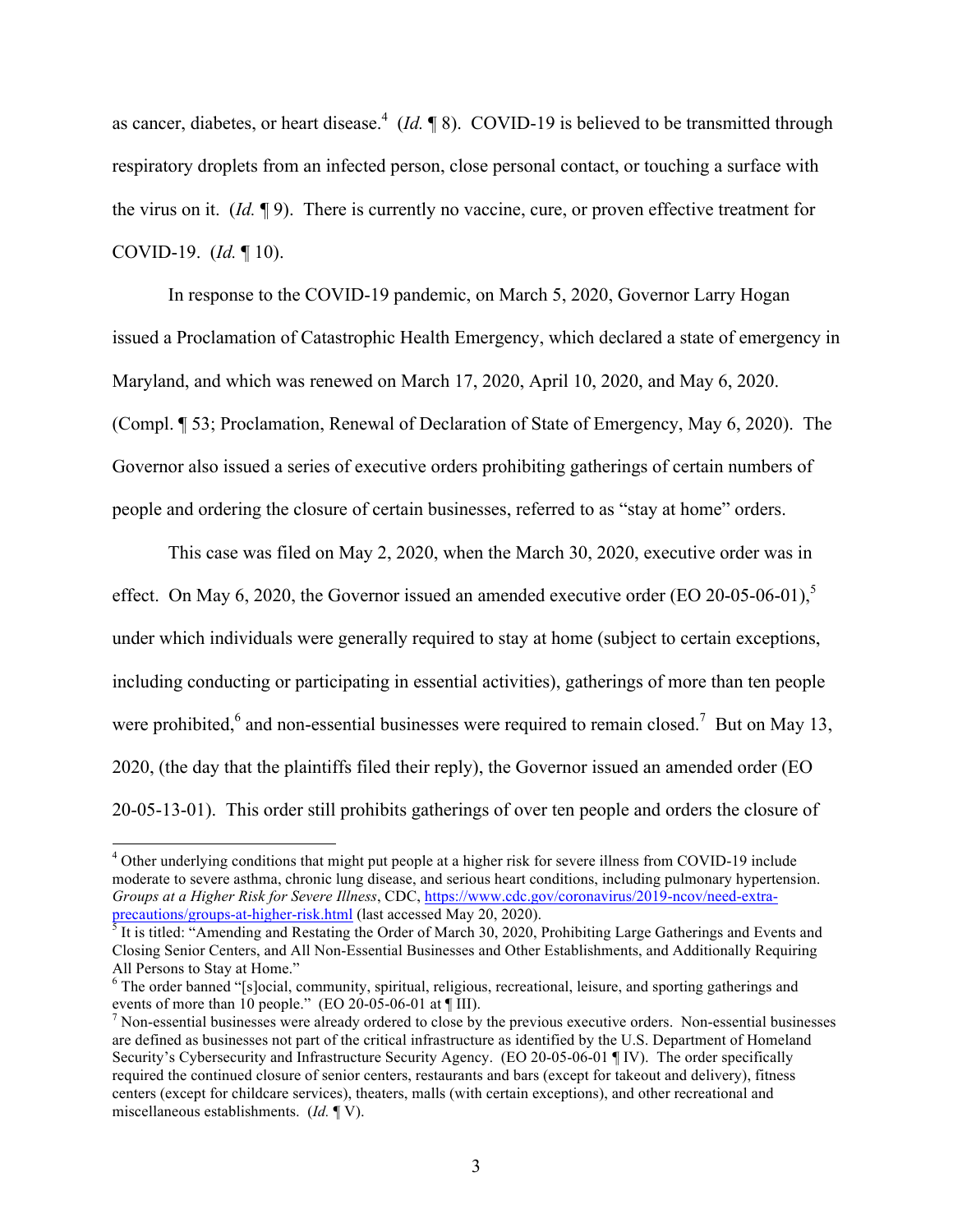certain non-essential businesses, but allows certain outdoor recreation areas and non-essential retail establishments to open, and allows indoor religious services at 50% capacity, subject to certain operating requirements, including complying with social distancing guidance. (EO 20- 05-13-01 ¶ III).

Violation of the order is a misdemeanor "subject to imprisonment not exceeding one year or a fine not exceeding \$5,000 or both." (*Id.* at ¶ VIII). The order will remain in effect until termination of the state of emergency or until it is otherwise rescinded, superseded, or amended. (*Id.*). Also relevant to the plaintiffs' allegations is the order requiring individuals to wear face coverings in retail establishments and on public transportation. (EO 20-04-15-01, April 15, 2020). The coronavirus-related executive orders all reference Title 14 of the Maryland Public Safety Article. Section 14-3A-03 of that title states that, following the declaration of a catastrophic health emergency, the Governor is empowered to "order the evacuation, closing, or decontamination of any facility" and to "order individuals to remain indoors or refrain from congregating."

The plaintiffs are individuals threatened with arrest if they violate the executive orders or who otherwise object to having to comply; businesses that have been deemed non-essential; and religious leaders whose ability to hold religious services has been affected by the orders. State Delegate Daniel Cox alleges that he was threatened with criminal prosecution if he attended or spoke at a Vehicle-Ride Rally to Reopen Maryland on May 2, 2020, which was to protest the Governor's executive orders, because Cox would be violating the prohibition on large gatherings. (Compl. ¶¶ 1, 68). Antietam Battlefield KOA and Adventure Parks USA, LLC have both been deemed non-essential businesses and forced to close, which has caused them to lose substantial amounts of money. (*Id.* ¶¶ 2, 3, 23, 24, 70). Staff Sergeant Jason Anderson and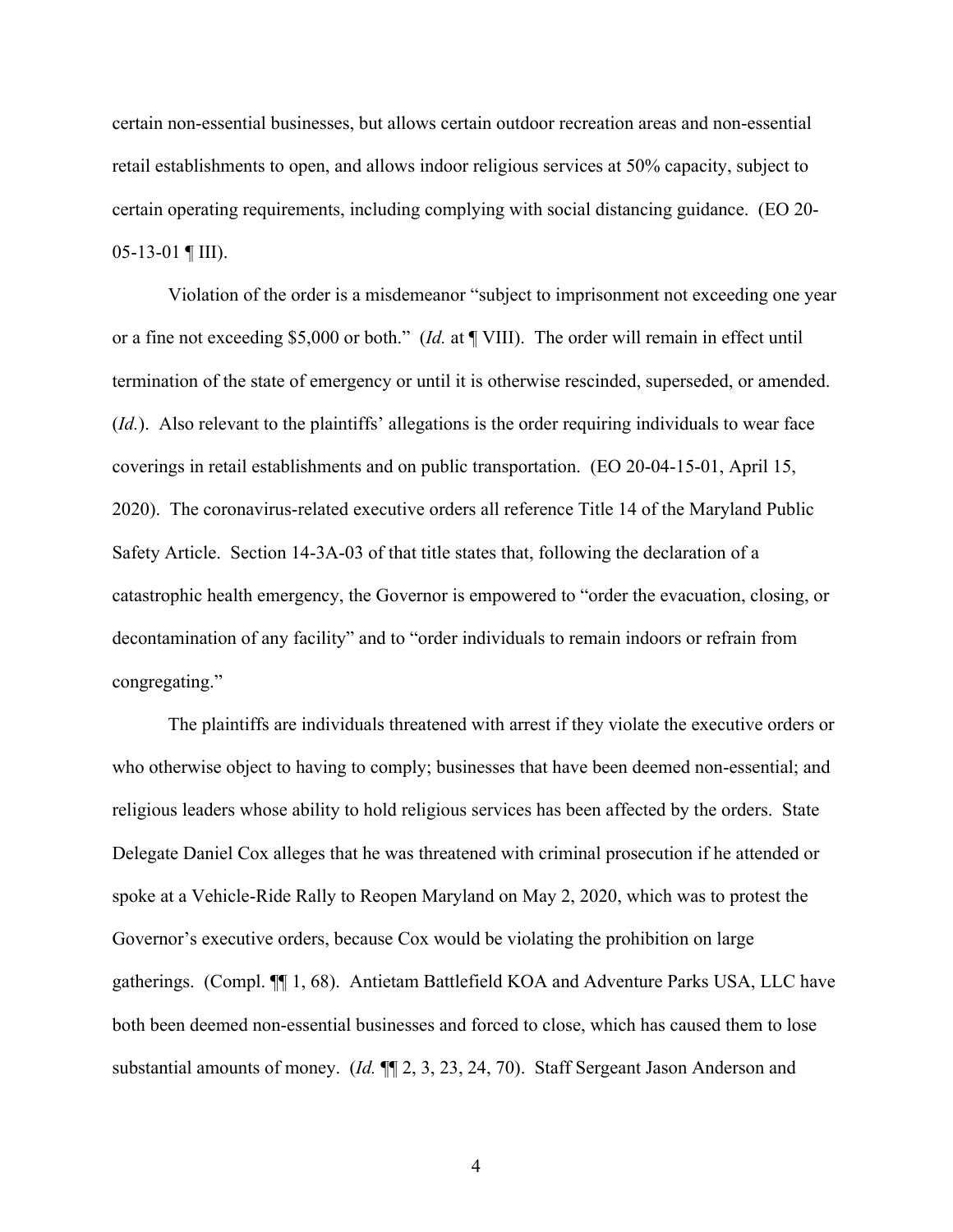Lance Corporal Christopher Repogle are veterans who object to the executive orders, particularly the requirement to cover one's face when entering a retail establishment, because it reminds them of the battlefield in Iraq. (*Id.* ¶¶ 4, 5). Anderson has also been prevented from obtaining needed physical therapy and an injection in his back because of the orders closing "nonessential" health clinics. (*Id.* 125; ECF 1-4, Aff. of Anderson 15).<sup>8</sup> Plaintiff Reopen Maryland, LLC is a corporation with 22,000 members seeking redress of the alleged ongoing violations of their constitutional rights. (Compl. ¶ 41). Cox and State Delegates Warren Miller and Neil Parrott allege that they have been prevented from freely speaking and meeting with their constituents, campaigning for office (as to Parrott), holding rallies and events, leaving their home except for reasons deemed "essential," and from ensuring as lawmakers that the laws are not suspended. (ECF 32-3, Decl. of Miller; ECF 32-4, Decl. of Parrott; ECF 32-5, Decl. of Cox).

Reverends Christopher Ogne, James Wickham, Fredrick Caudle, Paul Goodwin, John Seay, Gary Pomrenke, <sup>9</sup> Gary L. Cox, Steven Dixon, and Johnny Hudson, <sup>10</sup> and Deacon David Serenda object to the executive orders which prohibit them from holding religious services with more than 10 people, and from attending weddings and funerals in person. (*Id.* ¶ 6; *see id.* ¶¶ 31–40). The plaintiff religious leaders allege that they are "without the resources or equipment to broadcast their worship services online or conduct parking lot or drive-in services," and even if they could, their congregants and members do not necessarily have the resources to watch

<sup>&</sup>lt;sup>8</sup> It is not clear what physical therapy Anderson receives. The court notes that, per Interpretive Guidance COVID 19-04, dated March 23, 2020, health care facilities, including those providing physical therapy, are not required to close.

 $9$  Pomrenke filed a stipulation of dismissal as to himself on May 15, 2020. (ECF 35).

 $10$  Hudson also objects to the face-covering requirement because he was born without arms, as the requirement "denies him access to drive his car which he does with his teeth, facial recognition on his phone which is required to call as he has no hands, and makes him feel like the state has forced and controlled his body in a way that is frightening and harmful to his health and liberty." (*Id.* ¶ 39). Guidance from the Maryland Department of Health states "[p]eople with disabilities who are unable to wear a mask are provided reasonable accommodations per the Americans with Disabilities Act." *COVID-19 Frequently Asked Questions*, Maryland Department of Health, https://phpa.health.maryland.gov/Documents/coronavirus FAQ.pdf (last updated May 14, 2020).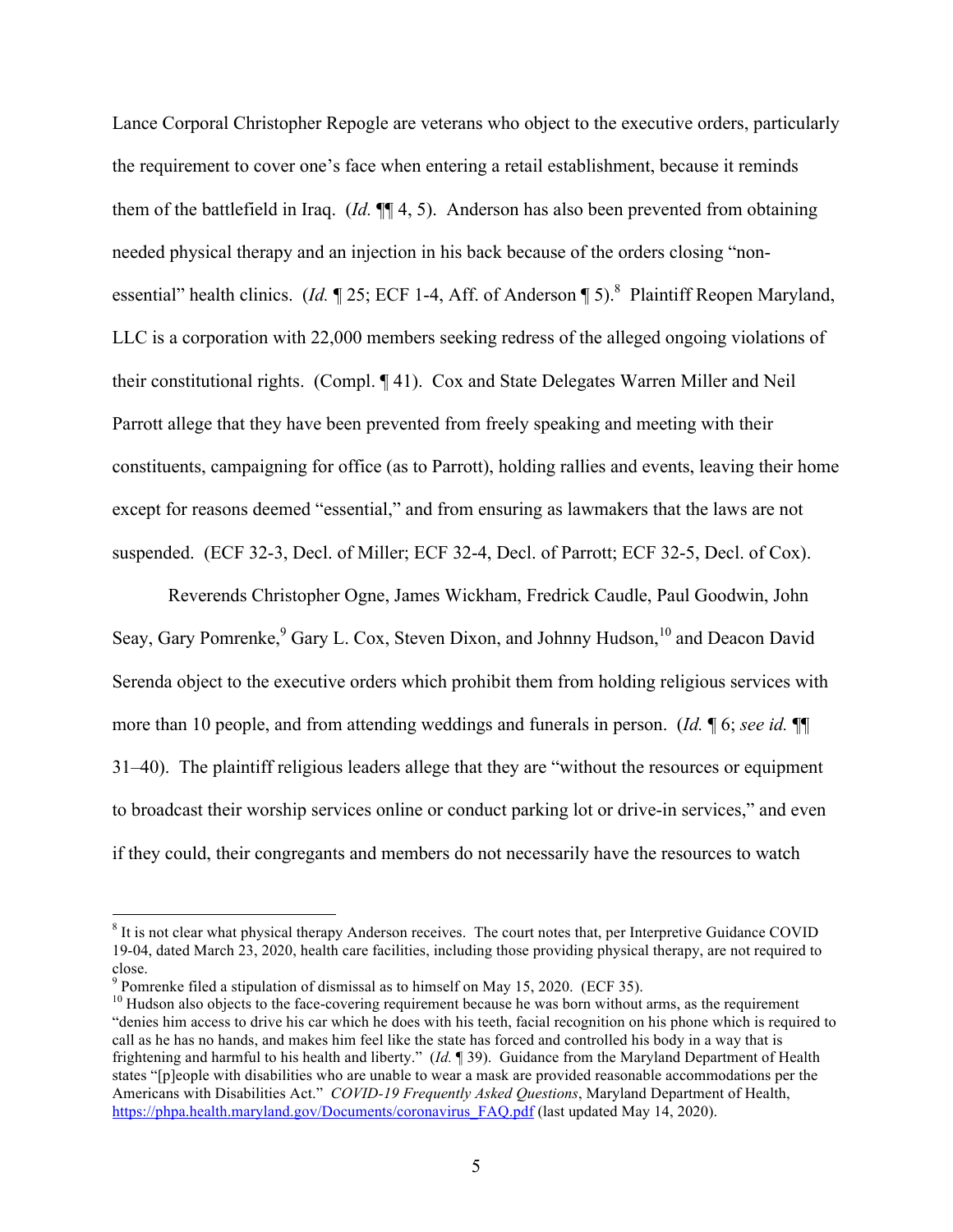services over the Internet. (*Id.* ¶ 15). Further, it is a tenet of their faith to meet in person. (*Id.*).

The plaintiffs bring this suit against Governor Larry Hogan, Secretary of the Maryland Department of Health Robert Neall, Deputy Secretary of Public Health Frances Phillips, and Superintendent of Maryland State Police Woodrow Jones III. (*Id.* ¶¶ 42–45). They bring the following claims: violation of the right to free exercise of religion under the First Amendment (Count I) and Article 36 of the Maryland Declaration of Rights (Count VII); violation of the right to peacable assembly under the First Amendment (Count II); violation of the right to freedom of speech under the First Amendment (Count III); violation of the Establishment Clause under the First Amendment (Count IV); violation of equal protection under the Fourteenth Amendment (Count V); violation of the Guarantee Clause under the U.S. Constitution and the Maryland Declaration of Rights (Count VI); violation of the right to freedom of speech, assembly, due process, rule of law, separation of powers, not be subject to martial law, and rights under English common law under Articles 5, 8, 10, 13, 24, 32, 40 and 44 of the Maryland Declaration of Rights (Count VIII); violation of the right to have laws suspended only by the Maryland General Assembly under Article 9 of the Maryland Declaration of Rights (Count IX); and violation of the commerce clause and the Fifth Amendment takings clause (Count X).<sup>11</sup>

The plaintiffs seek a temporary restraining order ("TRO") enjoining enforcement of the Governor's executive orders. The motion for a TRO also requests that the court expedite a hearing for preliminary injunctive relief. Because the court finds that no hearing is necessary and because the court will treat the motion as one for a preliminary injunction, the court will deny the request to expedite a hearing. Additionally, Americans United for Separation of Church

 $11$  The complaint, in the section titled "Jurisdiction and Venue" states that "[t]his action arises under the First, Fifth, Eighth and Fourteenth Amendments to the United States Constitution and is brought pursuant to 42 U.S.C. § 1983. This action also arises under the Religious Land Use and Institutionalized Persons Act, ["RLUIPA"] 42 U.S.C. §2000cc, *et seq*." (Compl. ¶ 46). The plaintiffs, however, do not bring an Eighth Amendment or RLUIPA claim.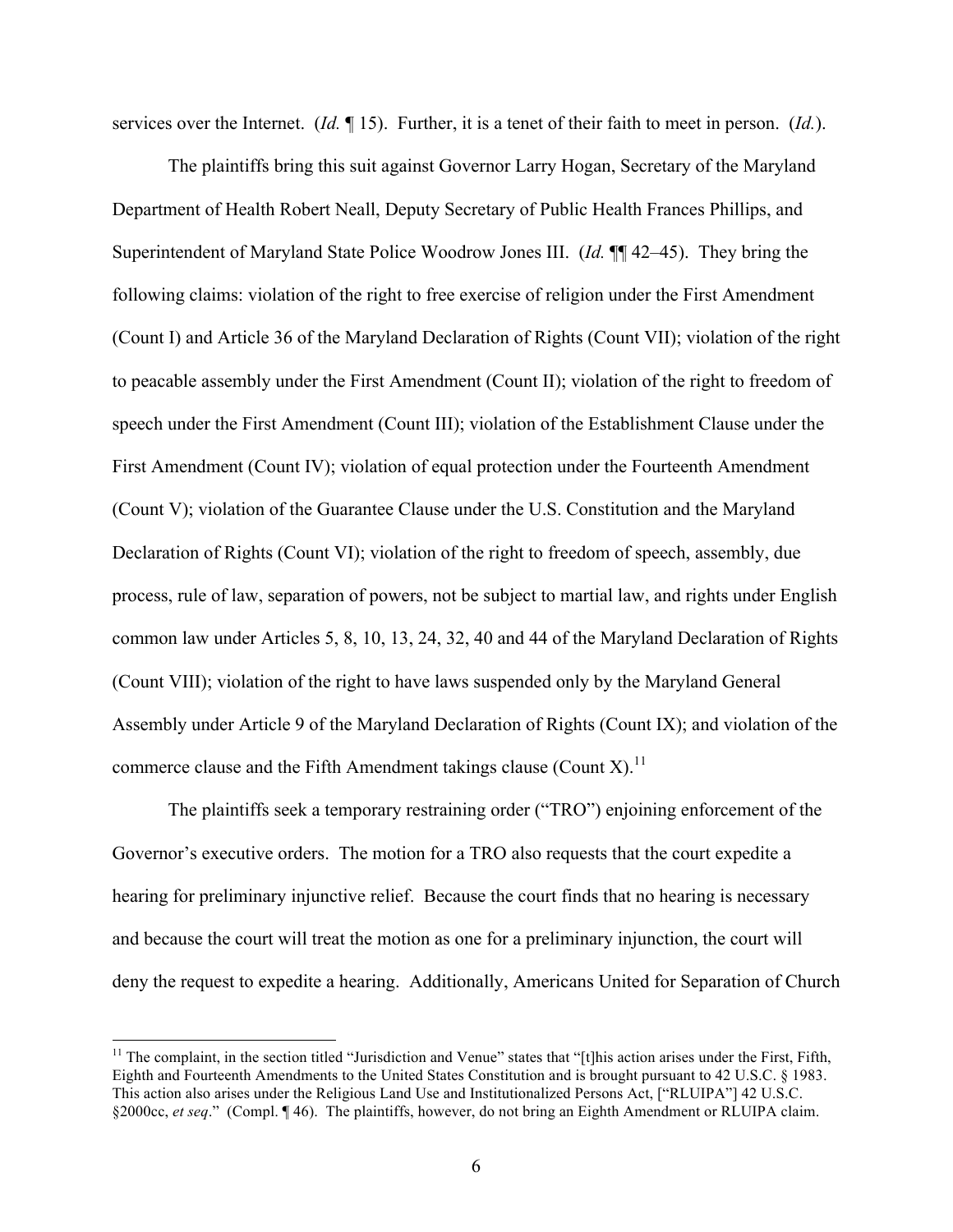and State has filed a motion for leave to file an amicus brief, which will be granted.<sup>12</sup>

# **STANDARD OF REVIEW**

**"**A plaintiff seeking a preliminary injunction must establish that he is likely to succeed on the merits, that he is likely to suffer irreparable harm in the absence of preliminary relief, that the balance of equities tips in his favor, and that an injunction is in the public interest." *Winter v. Nat. Res. Def. Council, Inc.*, 555 U.S. 7, 20, (2008). "The standard for a temporary restraining order is the same as a preliminary injunction." *Maages Auditorium v. Prince George's Cty., Md.,* 4 F. Supp. 3d 752, 760 n.1 (D. Md. 2014), *aff'd*, 681 F. App'x 256 (4th Cir. 2017); *see* Fed. R. Civ. P. 65.

#### **DISCUSSION**

## I. Claims to be addressed

The plaintiffs filed a motion for a TRO on May 2, 2020, but without an accompanying memorandum of law. The defendants filed their opposition on May 8, 2020, and the plaintiffs filed their reply on May 13, only addressing some of their claims. For example, the plaintiffs did not discuss the merits of their Establishment Clause, Takings Clause, Guarantee Clause, Equal Protection Clause, and several of their Maryland Declaration of Rights claims. Therefore, the plaintiffs do not appear to base their motion for a temporary restraining order on these claims, and the court will not address them here. 13 *See Wootten v. Commonwealth of Virginia*, 168 F. Supp. 3d 890, 895–96 (W.D. Va. 2016) ("[C]ourts widely agree that parties have the burden to

<sup>&</sup>lt;sup>12</sup> The plaintiffs indicated that they opposed the motion but did not file an opposition until May 20, 2020, (ECF 39) after the deadline of May 13, 2020, set by the court. (*See* ECF 31). Because the plaintiffs did not file a motion for extension of time or otherwise indicate the reason for the delay, the court will not consider their opposition. The court also finds that Americans United's "proffered information" in their proposed brief is "timely and useful." *Finkle v. Howard Cty., Md.*, 12 F. Supp. 3d 780, 783 (D. Md. 2014) (citation omitted). Finally, because the court finds that no oral argument is necessary, Americans United's motion for leave to take part in oral argument (ECF 30) will be denied as moot.

 $13$  Similarly, Cox filed a declaration stating that he heard the Governor is trying to take his Bar license. (ECF 21). This does not appear to be discussed in the briefing on the motion for a TRO so the court will not address it.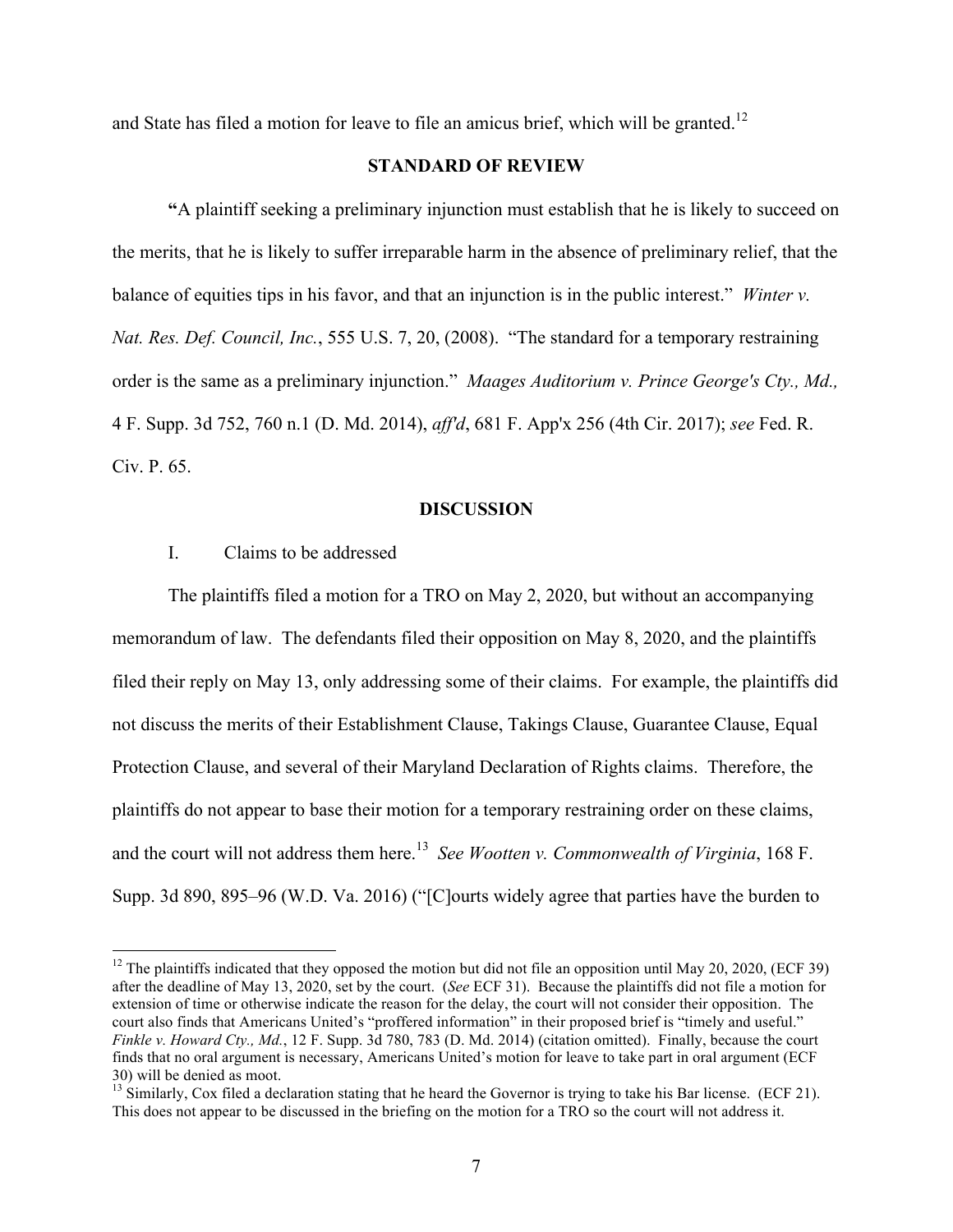present legal arguments in the first instance," and collecting cases). The reply also makes reference to the right to travel and to access medical care that is deemed "elective," (*see* ECF 32, Reply at 8), but makes no legal arguments as to these claims, so the court will not address them here either. *See Ned Chartering & Trading, Inc. v. Republic of Pakistan*, 294 F.3d 148, 155 (D.C. Cir. 2002) (court not required to unearth theories and precedents not cited by the parties).

# II. Mootness

The plaintiffs' legal argument regarding their free exercise claim is based on an older version of the executive order, which prohibited all religious services involving gatherings of more than ten people. (*See, e.g.,* Reply at 32). That executive order has been amended to allow in-person indoor religious services at half-capacity. The plaintiffs argue "even though the Governor just lifted the in-person ban of religious services, he stated the emergency continues until a vaccine is found and as such he may reinstitute severe measures such as those he lifted at any time." (Reply at 32).

"[A] case is moot when the issues presented are no longer 'live' or the parties lack a legally cognizable interest in the outcome." *Porter v. Clarke*, 852 F.3d 358, 363 (4th Cir. 2017) (citations omitted). "There is, however, a well-recognized exception to the mootness doctrine holding that 'a defendant's voluntary cessation of a challenged practice does not deprive a federal court of its power to determine the legality of the practice.'" *Id.* (citations omitted). "To that end, 'a defendant claiming that its voluntary compliance moots a case bears the formidable burden of showing that it is absolutely clear the allegedly wrongful behavior could not reasonably be expected to recur.'" *Id.* at 364 (citation omitted). "[C]ourts have been particularly unwilling to find that a defendant has met its heavy burden to establish that its allegedly wrongful conduct will not recur when the defendant expressly states that, notwithstanding its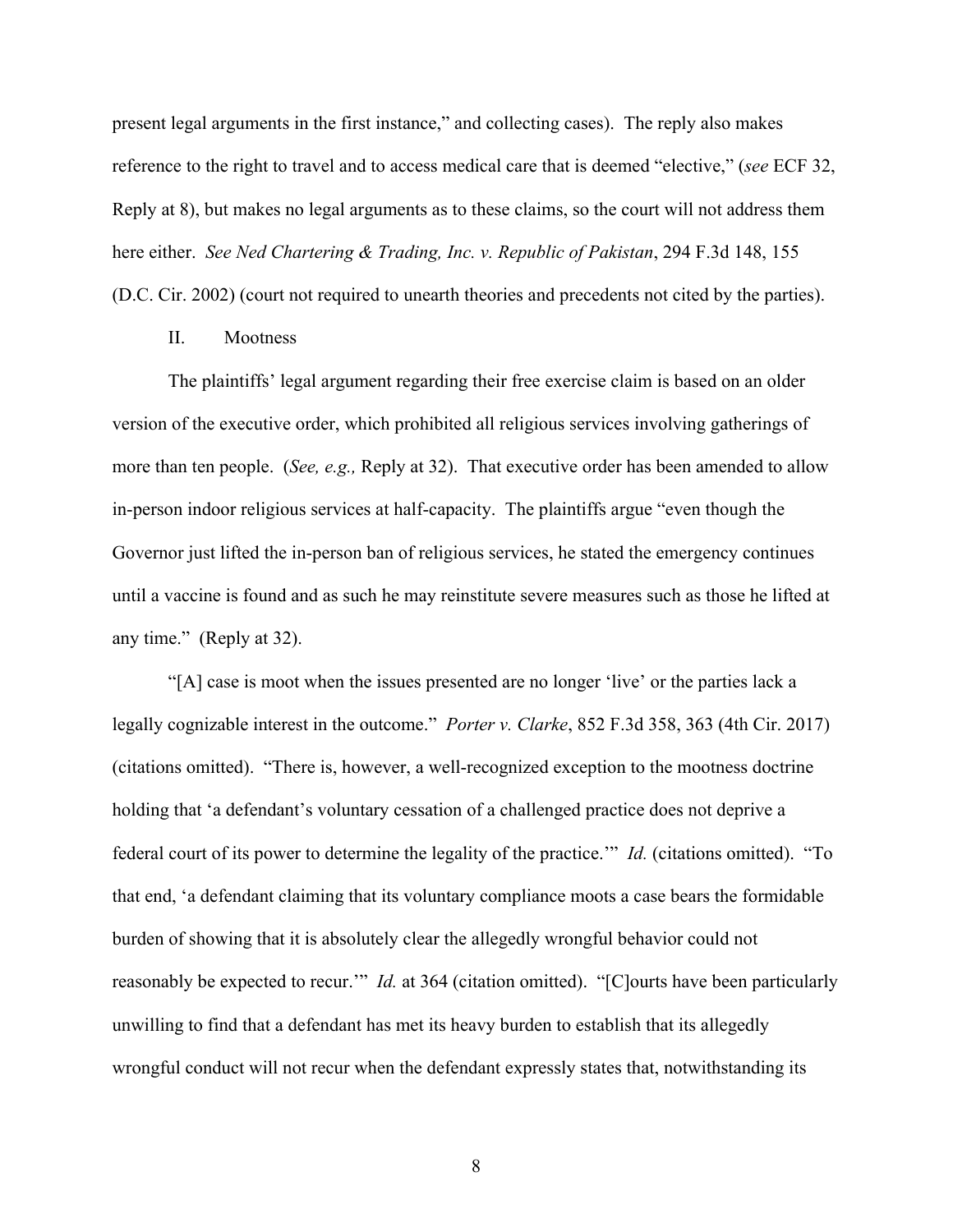abandonment of a challenged policy, it could return to the contested policy in the future." *Id.* at 365.

Here, the current executive order permits in-person religious services at half-capacity, but this is due to downward trends in COVID-19 hospitalizations, not because of the plaintiffs' claims.<sup>14</sup> The Governor could amend the executive order to again include religious gatherings in the ban on gatherings of ten or more people. Therefore, voluntary cessation does not moot the motion for a temporary restraining order with respect to the religious claims.

III. Likelihood of success on the merits

COVID-19 has been labeled by both the Governor and the President as a public health emergency. *See Proclamation on Declaring National Emergency Concerning the COVID-19 Outbreak*, https://www.whitehouse.gov/presidential-actions/proclamation-declaring-nationalemergency-concerning-novel-coronavirus-disease-covid-19-outbreak/ (last accessed May 14, 2020). Numerous cases have applied the standard in *Jacobson v. Commonwealth of Massachusetts*, 197 U.S. 11 (1905), when reviewing measures that curtail constitutional rights during the COVID-19 pandemic. *See, e.g., In re Abbott*, 954 F.3d 772, 784–85 (5th Cir. 2020); *see also Robinson v. Attorney Gen.*, --- F.3d ----, 2020 WL 1952370, at \*5 (11th Cir. Apr. 23, 2020).

*Jacobson* involved a board of health regulation requiring all adults to get a smallpox vaccination. 197 U.S. at 12–13. This regulation was enacted after a smallpox outbreak in Cambridge, MA, and pursuant to a state law that provided the board of health such power. *Id.* at 28. In reviewing the law, the court counseled against infringing on the legislature's power to decide the best way to protect public safety. *Id.* at 30. Rather,

<sup>&</sup>lt;sup>14</sup> See Maryland Gov. Hogan Lifts Stay-at-home Order, Allows Limited Retail to Resume, Baltimore Sun, https://www.baltimoresun.com/coronavirus/bs-md-pol-stay-at-home-20200513-lzdziypfbrcybmanwqard4tp5ustory.html (last updated May 13, 2020).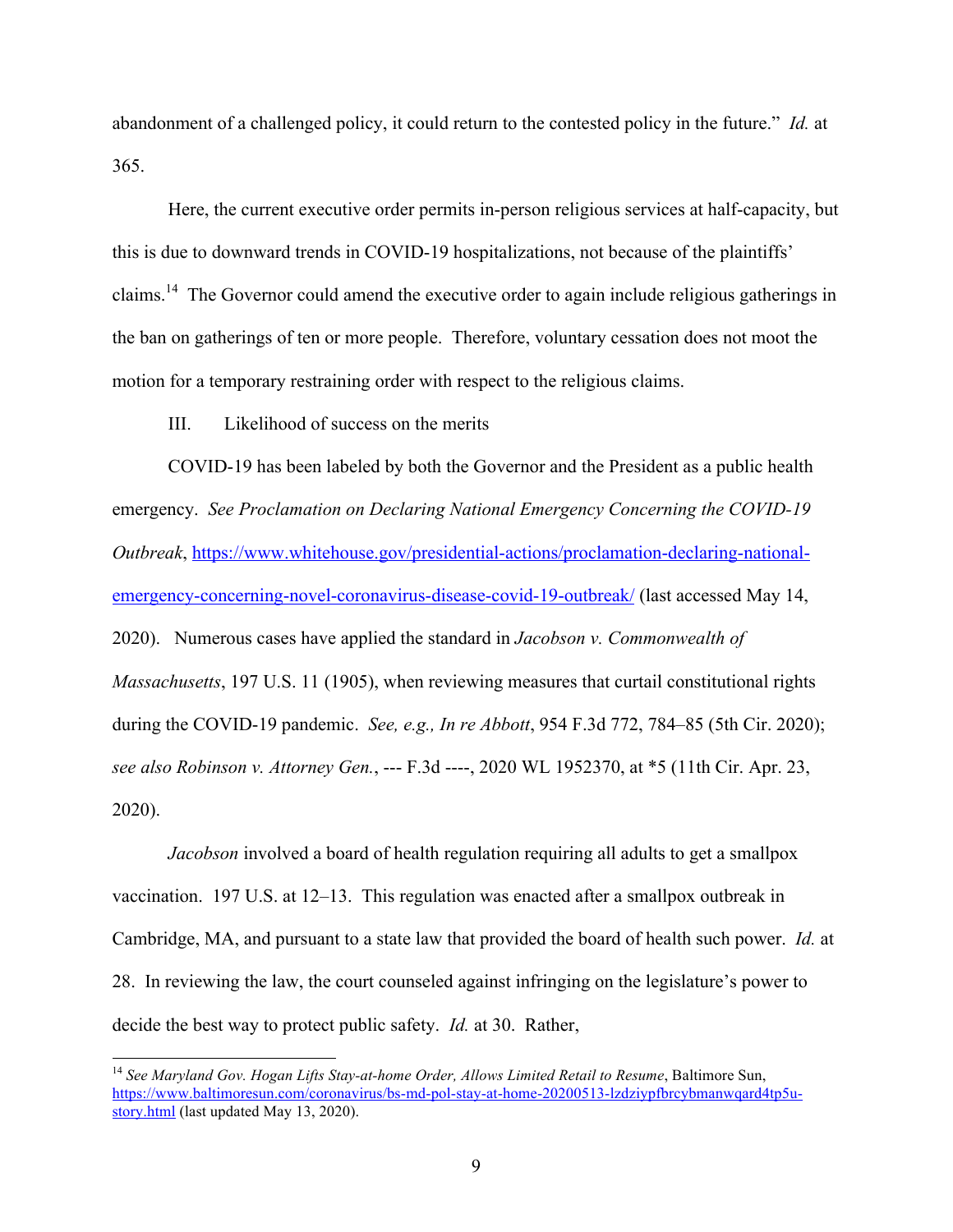If there is any such power in the judiciary to review legislative action in respect of a matter affecting the general welfare, it can only be when that which the legislature has done comes within the rule that, if a statute purporting to have been enacted to protect the public health, the public morals, or the public safety, has no real or substantial relation to those objects, or is, beyond all question, a plain, palpable invasion of rights secured by the fundamental law, it is the duty of the courts to so adjudge, and thereby give effect to the Constitution.

*Id.* at 31. Since the challenged orders are public health measures to address a disease outbreak, *Jacobson* provides the proper scope of review. Therefore, the plaintiffs must demonstrate that they are likely to succeed in showing that the Governor's orders have either no "real or substantial relation" to protecting public health or that they are "beyond all question, a plain, palpable invasion of rights secured by the fundamental law."<sup>15</sup>

### A. Real or substantial relation

The executive orders at issue have a "real or substantial relation" to the public health crisis. The orders all aim at reducing the opportunities for the virus to spread. The limit on gatherings has a real and substantial relation to reducing the spread of COVID-19, since COVID-19 can spread easily in large groups, because respiratory droplets carrying the virus can spread up to six feet, with some studies showing they can spread even farther. (Decl. of Mitchell ¶ 15). Outbreaks in Virginia, Kentucky, Chicago, and Washington State have been linked to large gatherings. (*Id.* ¶ 22). Additionally, requirements for face coverings also reduce the chance that respiratory droplets containing the virus will infect others. (*Id*. ¶ 23). Finally, the Governor has taken these measures based on the advice and with the assistance of an advisory committee of eight individuals, all with either disease, public health, and/or emergency management

 15 The scope of review set out in *Jacobson* is more appropriate for this situation than the scope of review in *United States v. Chalk*, which the defendants cite, as that case dealt with a situation where "civil control ha[d] broken down to the point where emergency measures are necessary," and not a public health emergency. *See* 441 F.2d 1277, 1281 (4th Cir. 1971). The plaintiffs are incorrect, though, that *Chalk* was limited to whether there was probable cause to search a vehicle for a weapon. *Chalk* also addressed the validity of a curfew, which Chalk was arrested for violating, and which is what triggered the search. *Id.* at 1278, 1283.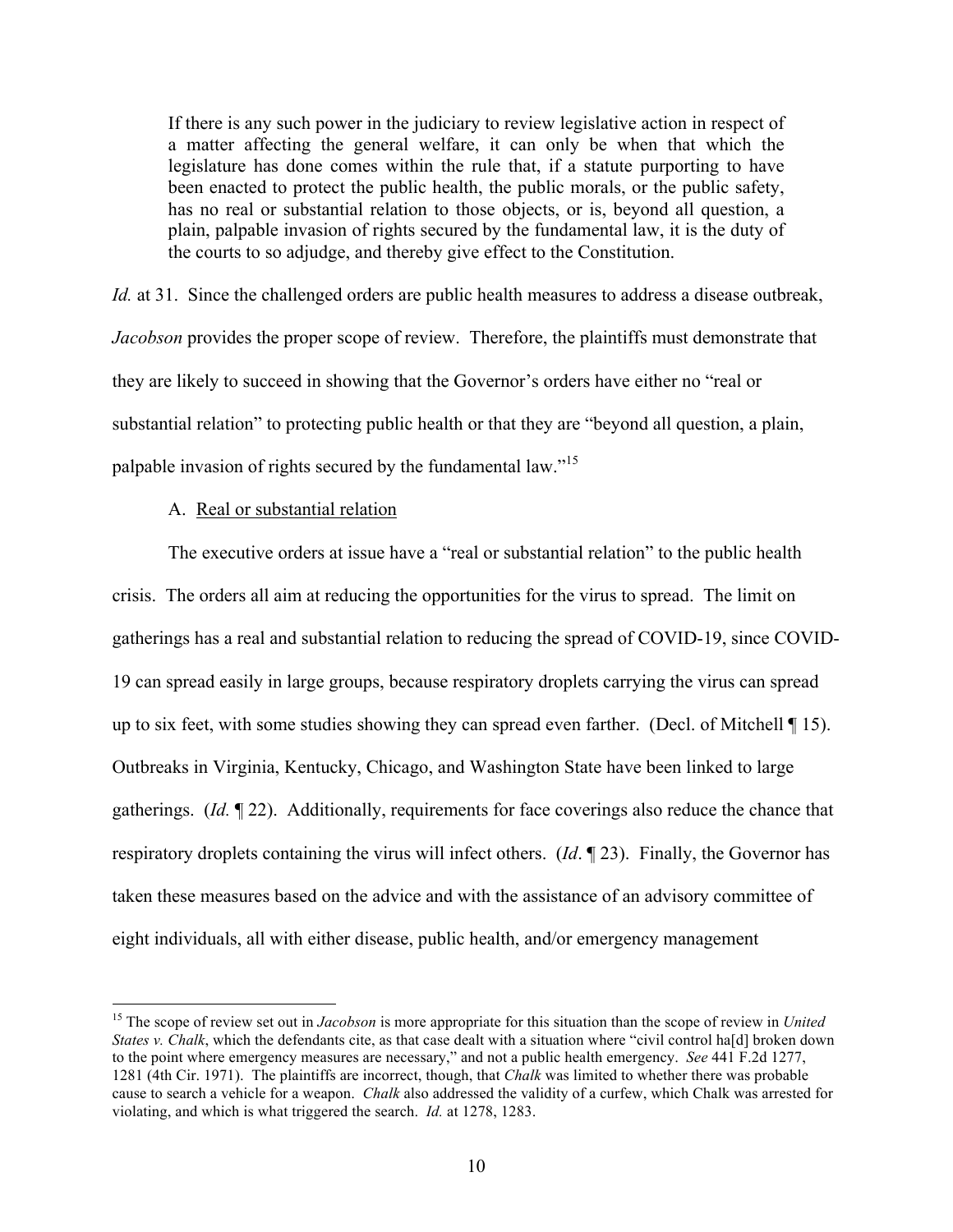experience, (*id.* ¶ 26), which further indicates that the Governor's measures are informed, based on science, and substantially related to the COVID-19 pandemic.

It is not clear if the plaintiffs argue that the orders lack a real and substantial relation to protecting public health, but they do dispute the defendants' characterization of the severity of the COVID-19 outbreak and the need for such measures. Instead, they argue that COVID-19 has not caused extensive loss of life, as "the total number of Marylanders who, after nearly three months of the virus being in the State, have succumbed to the disease is far less than those who have died even this year from the annual flu or possibly from the effects of being under the stayin home lock-down orders from suicide and overdoses," and that the state's projections regarding COVID-19 have been wrong. (Reply at 5). But even if these assertions were true,  $^{16}$  the plaintiffs ignore the likelihood that the restrictions that were put in place reduced the number of deaths and serious disability the State has experienced. The plaintiffs reject the Governor's consideration of projections for cases outside of Maryland, but that ignores the fact that the first three Maryland cases were travel related, (Decl. of Mitchell ¶ 33), indicating COVID-19 data outside of Maryland is relevant to the public health and safety of Maryland residents. This is further supported by the fact that the outbreak originated in China and has now spread across the world, causing over 320,623 reported deaths so far. *Mapping the Worldwide Spread of Coronavirus*, Wash. Post, https://www.washingtonpost.com/graphics/2020/world/mappingspread-new-coronavirus/?itid=sf\_coronavirus (last updated May 19, 2020). Additionally, the Governor's executive orders, including the gradual easing of restrictions based on COVID-19 data, are in line with the federal government's Guidelines for Opening Up America Again. *See Opening Up America Again,* https://www.whitehouse.gov/openingamerica/ (last accessed May

<sup>&</sup>lt;sup>16</sup> The plaintiffs do not provide sources supporting these assertions. The plaintiffs also have not provided any affidavits from public health officials or other similar evidence supporting their characterization of the COVID-19 outbreak.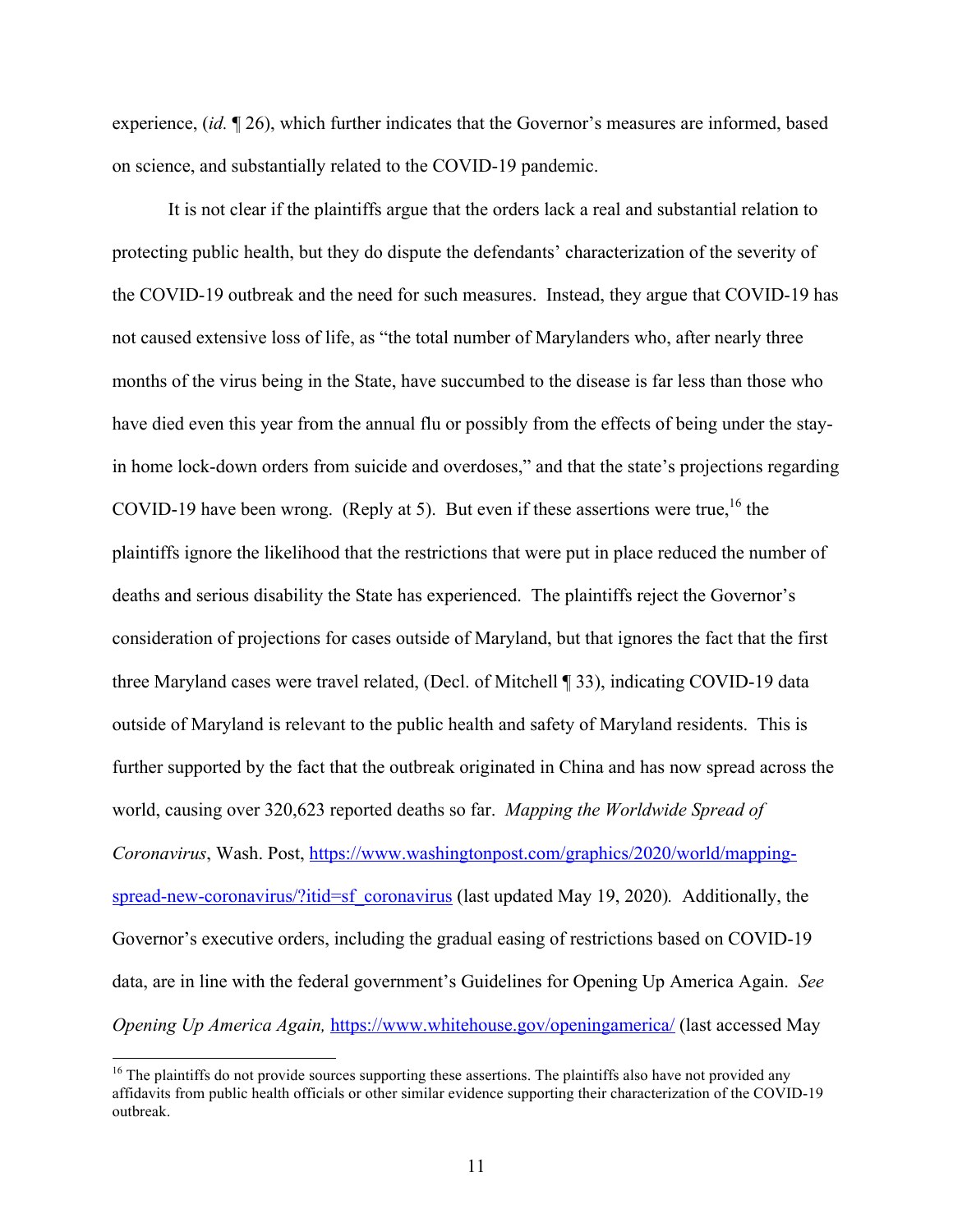19, 2020). 17

The court's role is not to "usurp the functions of another branch of government" in deciding how best to protect public health, as long as the measures are not arbitrary or unreasonable. *Jacobson*, 197 U.S. at 28. It might be, as the plaintiffs contend, that the prohibitions in place are not necessary to ensure public health and safety, or it might be that even stricter prohibitions are warranted.<sup>18</sup> But although there may be more than one reasonable way to respond to the COVID-19 outbreak, it is clear that the Governor's orders have at least a real and substantial relation to protecting public health.

B. Constitutional rights<sup>19</sup>

As to whether the orders are "beyond all question, a plain, palpable invasion of rights

secured by the fundamental law," for the reasons stated below, the court finds that the plaintiffs

have not shown a likelihood of success on the merits.

1. Free Exercise

https://www.washingtonpost.com/health/2020/04/08/funeral-birthday-party-hugs-covid-19/ (last updated April 8, 2020).

<sup>&</sup>lt;sup>17</sup> The plaintiffs also argue that the Governor violated Title 14 of the Maryland public safety article when he declared a catastrophic health emergency, because none exists, and because the Governor is quarantining individuals in violation of the statute by not providing due process. It is not clear how this fits into the plaintiffs' constitutional claims, and the plaintiffs do not bring any statutory claims under Title 14 (assuming one could be brought). The court notes that it does not appear that requiring individuals to stay at home except for essential activities, which includes engaging in outdoor exercise, constitutes a quarantine of those individuals. (*See* ECF 37, Surreply at 11– 12). The plaintiffs also argue that the Governor is imposing a duty to protect a neighbor from an unknown disease, when no such tort duty exists in Maryland. (Reply at 4). It is not clear what the plaintiffs mean by this argument. If the argument is that the police power of the state is limited to regulating conduct that would be considered tortious, the plaintiffs provide nothing to support that.

<sup>&</sup>lt;sup>18</sup> For example, some might question the wisdom of reopening indoor religious services even at 50% capacity, given the greater likelihood of contagion in an enclosed space where people are talking, and perhaps singing, for a significant period of time. (*See* Decl. of Mitchell ¶ 23 (distinguishing between activities like shopping and prolonged proximity to others in a group); ECF 24-1, Americans United's Amicus Brief at 16–17 (religious gatherings that have caused the spread of COVID-19)); *A Choir Decided to Go Ahead with Rehearsal. Now Dozens of Members have COVID-19 and Two are Dead*, LA Times, https://www.latimes.com/world-nation/story/2020-03- 29/coronavirus-choir-outbreak (last updated March 29, 2020); *A Funeral and a Birthday Party: CDC Traces Chicago Coronavirus Outbreak to Two Family Gatherings*, Wash. Post,

<sup>&</sup>lt;sup>19</sup>The plaintiffs bring facial and as-applied challenges. "[C]lassifying a lawsuit as facial or as-applied affects the extent to which the invalidity of the challenged law must be demonstrated and the corresponding 'breadth of the remedy,' but it does not speak at all to the substantive rule of law necessary to establish a constitutional violation." *Bucklew v. Precythe,* 139 S. Ct. 1112, 1127 (2019) (citation omitted).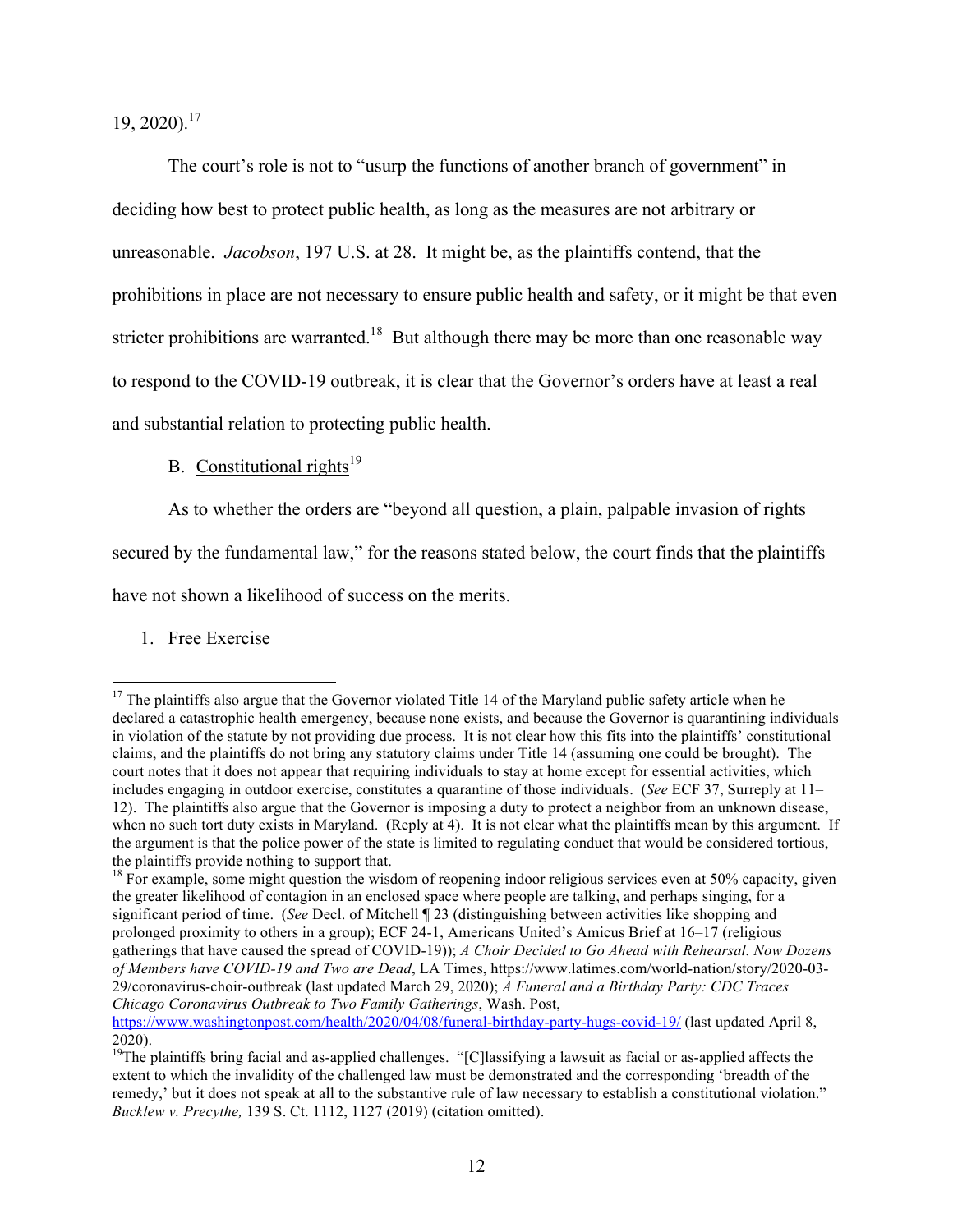The plaintiffs argue that the prohibition on gatherings of over ten people infringes on their right to free exercise of religion under the First Amendment of the U.S. Constitution and Article 36 of the Maryland Declaration of Rights. <sup>20</sup> In accordance with *Emp't Div., Dep't of Human Res. v. Smith*, 494 U.S. 872, 879 (1990) and *Church of the Lukumi Babalu Aye, Inc. v. City of Hialeah*, 508 U.S. 520, 534–35 (1993), as well as recent cases addressing similar orders prohibiting gatherings, $2<sup>1</sup>$  the court first addresses whether the prohibition is neutral and of general applicability. Second, the court addresses whether the prohibition is properly tailored under the appropriate scrutiny.

The free exercise clause does not require the government "to exempt religious practices from a 'valid and neutral law of general applicability.'" *Liberty Univ., Inc. v. Lew*, 733 F.3d 72, 99 (4th Cir. 2013) (quoting *Smith*, 494 U.S. at 879); *see also Prince v. Massachusetts*, 321 U.S. 158, 166–67 (1944) ("The right to practice religion freely does not include liberty to expose the community . . . to communicable disease[.]"). "A law is considered neutral if it proscribes conduct without regard to whether that conduct is religiously motivated or not." *Hines v. S.C. Dep't of Corr.*, 148 F.3d 353, 357 (4th Cir. 1998). Alternatively, a law is not neutral if it targets conduct because of its religious motivation, which may be shown through a lack of facial neutrality, evidence about the purpose of the law, or the effect of the law in operation. *Lukumi*, 508 U.S. at 534–35. As to general applicability, "[a]ll laws are selective to some extent, but

 $20$  It does not appear that the plaintiffs make any distinction between the First Amendment and Article 36 of the Maryland Declaration of Rights claims, so the court will treat them as the same. *See Supermarkets Gen. Corp. v. State*, 286 Md. 611, 625 (1979) ("Toys makes no distinction in its argument between the establishment of religion clause of the First Amendment to the Constitution of the United States and the declarations of Article 36 of the Maryland Declaration of Rights. Therefore, we need not consider whether the two constitutional provisions are in Pari materia.")

<sup>21</sup> *See, e.g., On Fire Christian Center, Inc. v. Fischer*, --- F. Supp. 3d ----, 2020 WL 1820249 (W.D. Ky. Apr. 11, 2020); *First Baptist Church. v. Kelly*, --- F. Supp. 3d ----, 2020 WL 1910021 (D. Kan. Apr. 18, 2020); *Legacy Church, Inc. v. Kunkel*, --- F. Supp. 3d ----, 2020 WL 1905586 (D.N.M. Apr. 17, 2020); *Maryville Baptist Church, Inc. v. Beshear*, --- F. Supp. 3d ----, 2020 WL 2111316 (6th Cir. May 2, 2020); *Lighthouse Fellowship Church v. Northam*, --- F. Supp. 3d ----, 2020 WL 2110416 (E.D. Va. May 1, 2020).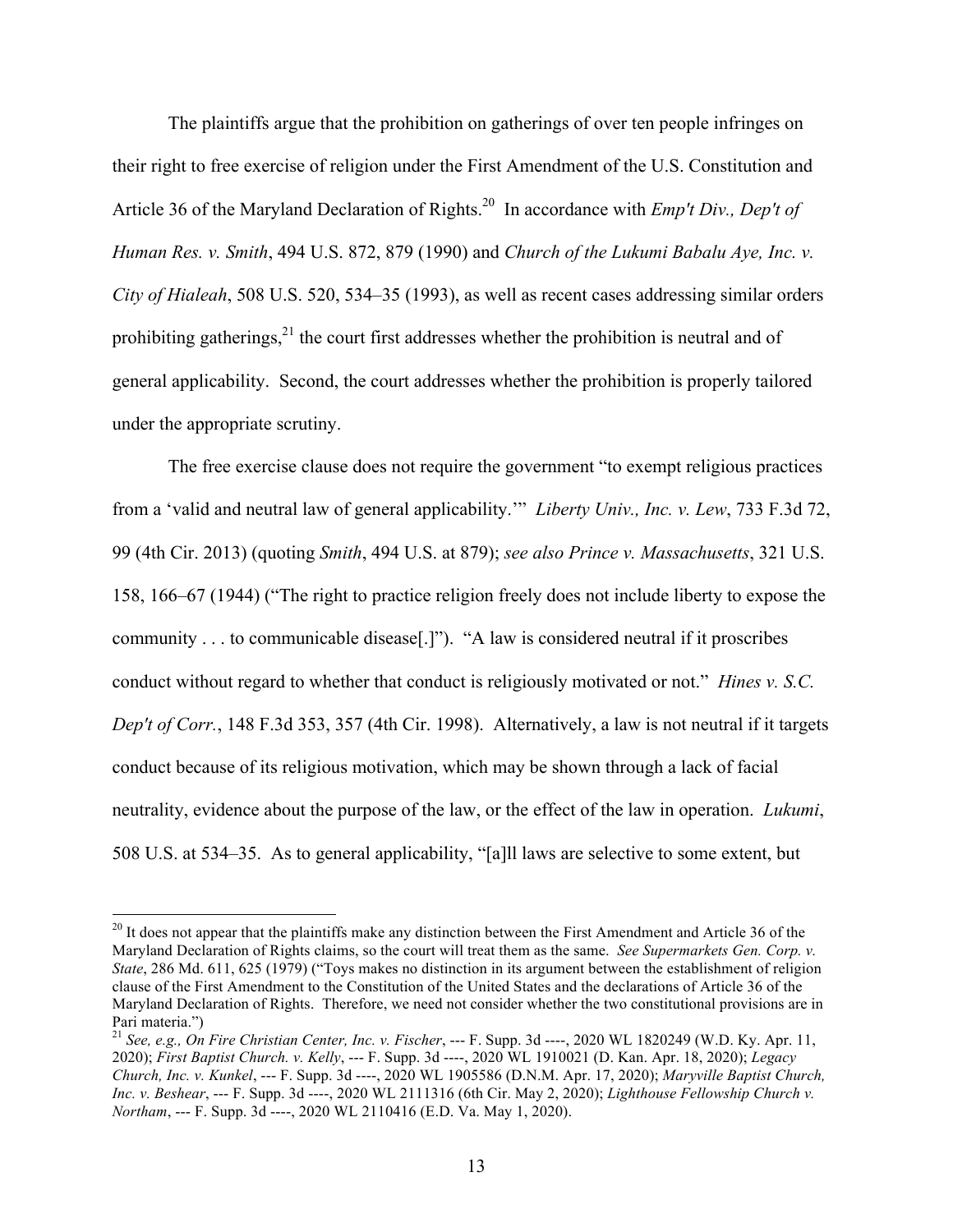categories of selection are of paramount concern when a law has the incidental effect of burdening religious practice." *Id.* at 542. The government cannot in a selective manner only impose burdens on conduct motivated by religious belief. *Id.* at 543. This might be shown when the law is underinclusive, such that it fails to prohibit secular conduct that also endangers the interests the law is meant to promote. *Id*.

This court agrees with the reasoning of the many courts that have found similar orders to be neutral and generally applicable. 22 *See, e.g., Legacy Church, Inc. v. Kunkel*, --- F. Supp. 3d -- --, 2020 WL 1905586 (D.N.M. Apr. 17, 2020); *Cassell v. Snyders*, --- F. Supp. 3d ----, 2020 WL 2112374 (N.D. Ill. May 3, 2020); *see also* American United's Amicus Brief at 11–12 (collecting cases). The Governor's order is neutral because it proscribes conduct (gatherings of more than 10 people) without regard to whether that conduct is religiously motivated or not. There is no indication that the order is meant to target conduct because of its religious motivation.

The order is also generally applicable. The plaintiffs argue that the order is underinclusive because it still allows some businesses to "accommodate large crowds and masses of persons," such as Lowe's and Walmart. (Compl. ¶¶ 6, 95). But plaintiffs have not shown that these activities are comparable to religious services. First, these businesses are part of the critical infrastructure, according to the U.S. Department of Homeland Security's Cybersecurity and Infrastructure Security Agency, which the executive order relies upon in determining which businesses are essential. Lowe's, Walmart, and businesses like them "either sell[] items necessary for everyday life or [] facilitate the mitigation of COVID-19" and, unlike religious services, they cannot operate remotely. *Legacy Church*, 2020 WL 1905586, at \*40.

Second, the plaintiffs have not shown that allowing essential businesses to remain open is

<sup>&</sup>lt;sup>22</sup> The plaintiffs argue "[t]he Governor's actions must pass strict scrutiny to be both generally applicable and neutral." (Reply at 33). This is incorrect. Whether a law is generally applicable and neutral determines whether it will be subject to strict scrutiny.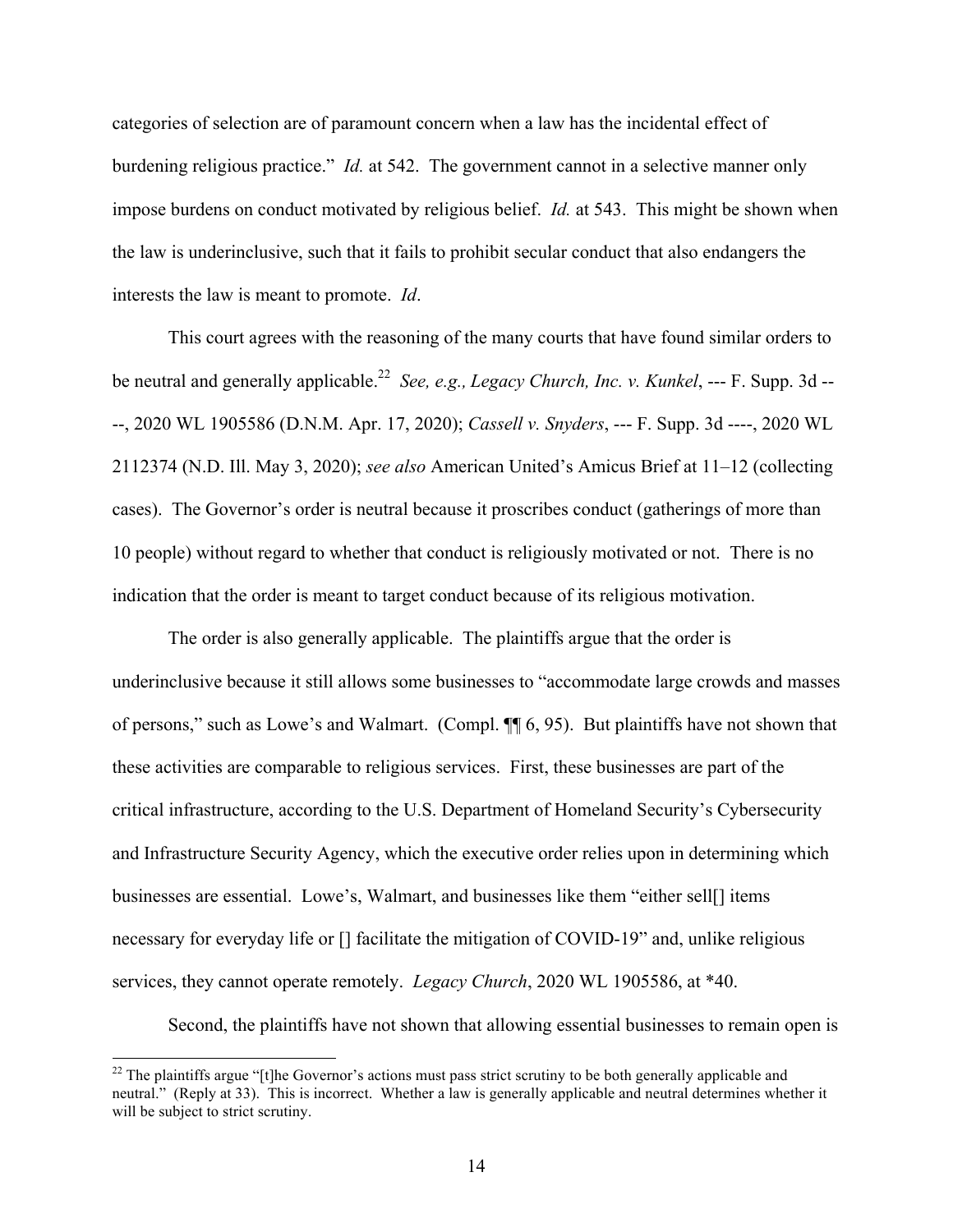"nonreligious conduct that endangers these interests in a similar or greater degree than" religious services, so that it is comparable. *Lukumi*, 508 U.S. at 543. 23 This is because "[c]asual contact (briefly passing someone in the aisle of a big box store[)] entails a much smaller risk of contracting COVID-19 than a group congregating near one another for a longer period," because under the latter circumstance there is "prolonged exhalation of respiratory droplets," and the increased likelihood of contacting surfaces with the virus. (Decl. of Mitchell ¶ 23). As one district court noted, "[a]n in-person religious gathering is not analogous to picking up groceries, food, or medicine, where people enter a building quickly, do not engage directly with others except at points of sale, and leave once the task is complete." *Gish v. Newsom*, No. EDCV-20- 755-JGB (KKx), 2020 WL 1979970, at \*6 (C.D. Cal. Apr. 23, 2020); *see also Lighthouse Fellowship Church v. Northam*, --- F. Supp. 3d ----, 2020 WL 2110416, at \*8 (E.D. Va. May 1, 2020) ("The exceptions have been carved out for specific reasons to avoid harms equal to or greater than the spread of this deadly pandemic. Such exemptions are perfectly in keeping with the goal of reducing *to the maximum extent practicable* gatherings of more than ten people." (emphasis in original)); *Calvary Chapel of Bangor v. Mills*, --- F. Supp. 3d ----, 2020 WL 2310913, at \*8 (D. Me. May 9, 2020) ("[I]n this free exercise analysis, the question is not whether any secular entity faces fewer restrictions than any religious one" but whether comparable secular entities do); *Elim Romanian Pentecostal Church v. Pritzker*, --- F. Supp. 3d - ---, 2020 WL 2468194, at \*4 (N.D. Ill. May 13, 2020) ("Plaintiffs also complain that the Order classifies law and accounting firms as essential, with no ten-person limit, suggesting that this somehow shows that the Order targets religion. Again, however, people do not go to those

 $^{23}$  According to an Executive Order issued on April 5, 2020, facilities that are allowed to remain open must still comply with social distancing guidelines and follow the instructions of local health officials. *See Delegating Authority to Local Health Officials to Control and Close Unsafe Facilities*, EO 20-04-05-02.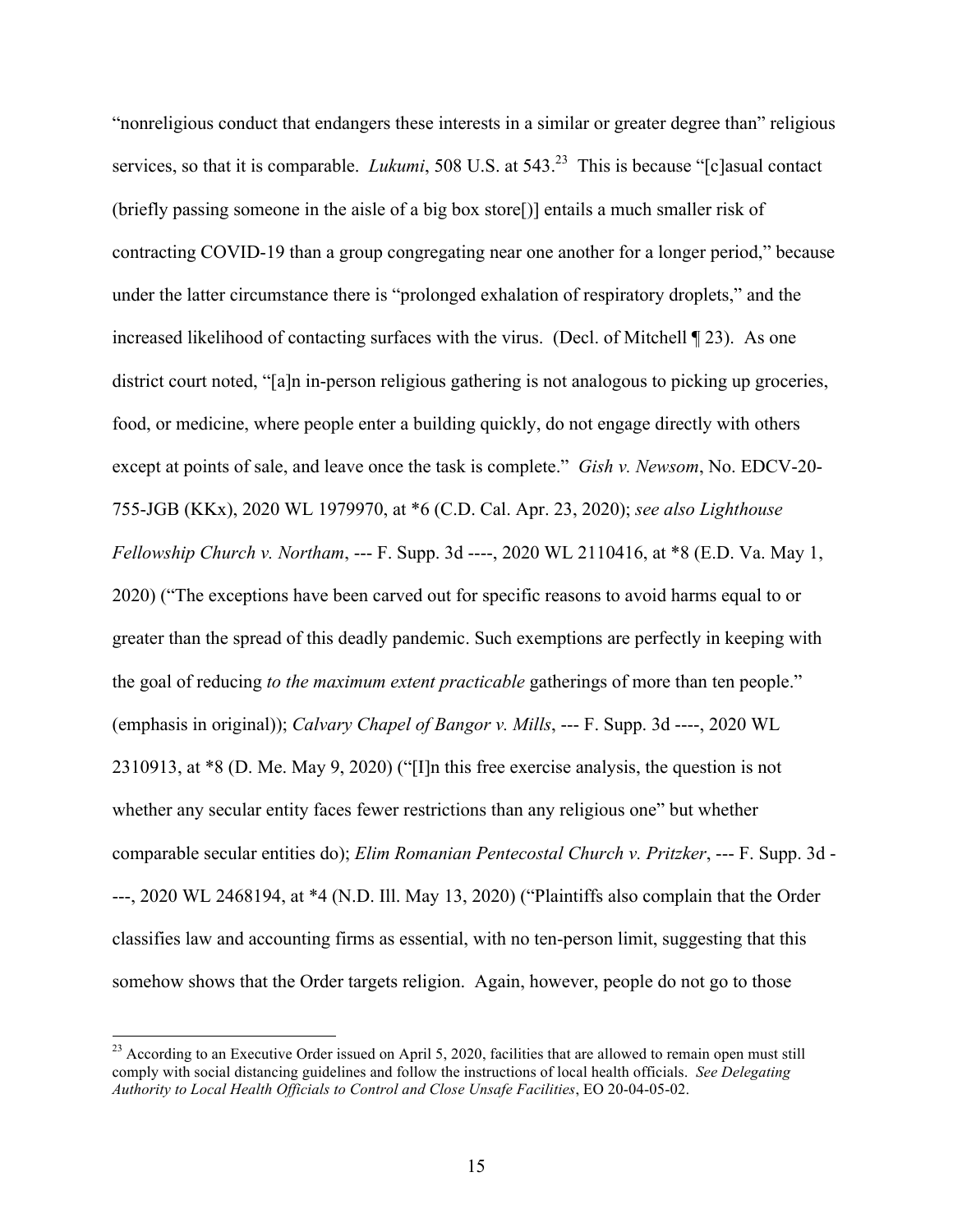places to gather in groups for hours at a time.").  $24$ 

And secular activities analogous to religious services at least with respect to the type of interactions – that is, individuals gathered in one place for a set period of time – such as movie theaters or sporting events, are also banned by the order. *Cross Culture Christian Ctr. v. Newsom*, --- F. Supp. 3d ----, 2020 WL 2121111, at \*6 (E.D. Cal. May 5, 2020) ("[T]he type of gathering that occurs at in-person religious services is much more akin to conduct the orders prohibit—attending movies, restaurants, concerts, and sporting events—than that which the orders allow"); *see also Legacy Church*, 2020 WL 1905586, at \*34 ("Here, Secretary Kunkel may distinguish between certain classes of activity, grouping religious gatherings in with a host of secular conduct, to achieve what she determines is a balance between maintaining community needs and protecting public health." $)^{25}$ 

There have been some courts that have applied strict scrutiny to similar prohibitions, *see Roberts v. Neace*, --- F. Supp. 3d ----, 2020 WL 2316679 (6th Cir. May 9, 2020); <sup>26</sup> *Berean Baptist Church et al. v. Governor Roy A. Copper, III*, --- F. Supp. 3d ----, 2020 WL 2514313

<sup>&</sup>lt;sup>24</sup> The Seventh Circuit has denied the *Elim* plaintiffs' motion for an injunction pending appeal stating that the executive order at issue appears to be neutral and generally applicable. No. 20-1811, 2020 WL 2517093 (7th Cir. May 16, 2020)

<sup>&</sup>lt;sup>25</sup> The plaintiffs argue that the prohibition on gatherings has not been equally enforced, but this relies on the characterization of shopping at essential businesses as "gatherings." For the reasons explained above, shopping at businesses does not expose individuals to the same risk of contracting COVID-19 as congregating together for a long period of time, such as during religious services. Additionally, the plaintiffs cite to *Smith* for the proposition that "where the State has in place a system of individual exemptions, it may not refuse to extend that system to cases of 'religious hardship' without compelling reason." *Smith*, 494 U.S. at 884 (citation omitted). But there are no "individual exemptions" for the executive order, and the Supreme Court went on to note that those cases "at least have nothing to do with an across-the-board criminal prohibition on a particular form of conduct." *Id.* As explained above, the categorical exceptions for essential businesses are based on the Department of Homeland Security's guidance, and are not individual exemptions based on each business's personal circumstances. 26 *Roberts v. Neace* incorporates some of the reasoning and language of the Sixth Circuit's earlier decision,

*Maryville Baptist Church,* 2020 WL 2111316, which involves the same church as in *Roberts. See Roberts,* 2020 WL 2316679, at \*2. Another case, *Tabernacle Baptist Church, Inc. of Nicholasville v. Beshear*, --- F. Supp. 3d ----, 2020 WL 2305307, at \*3, \*6 (E.D. Ky. May 8, 2020), in which the court granted a TRO to enjoin the enforcement of a large gathering prohibition with respect to religious services, also involved an executive order issued by the Kentucky Governor.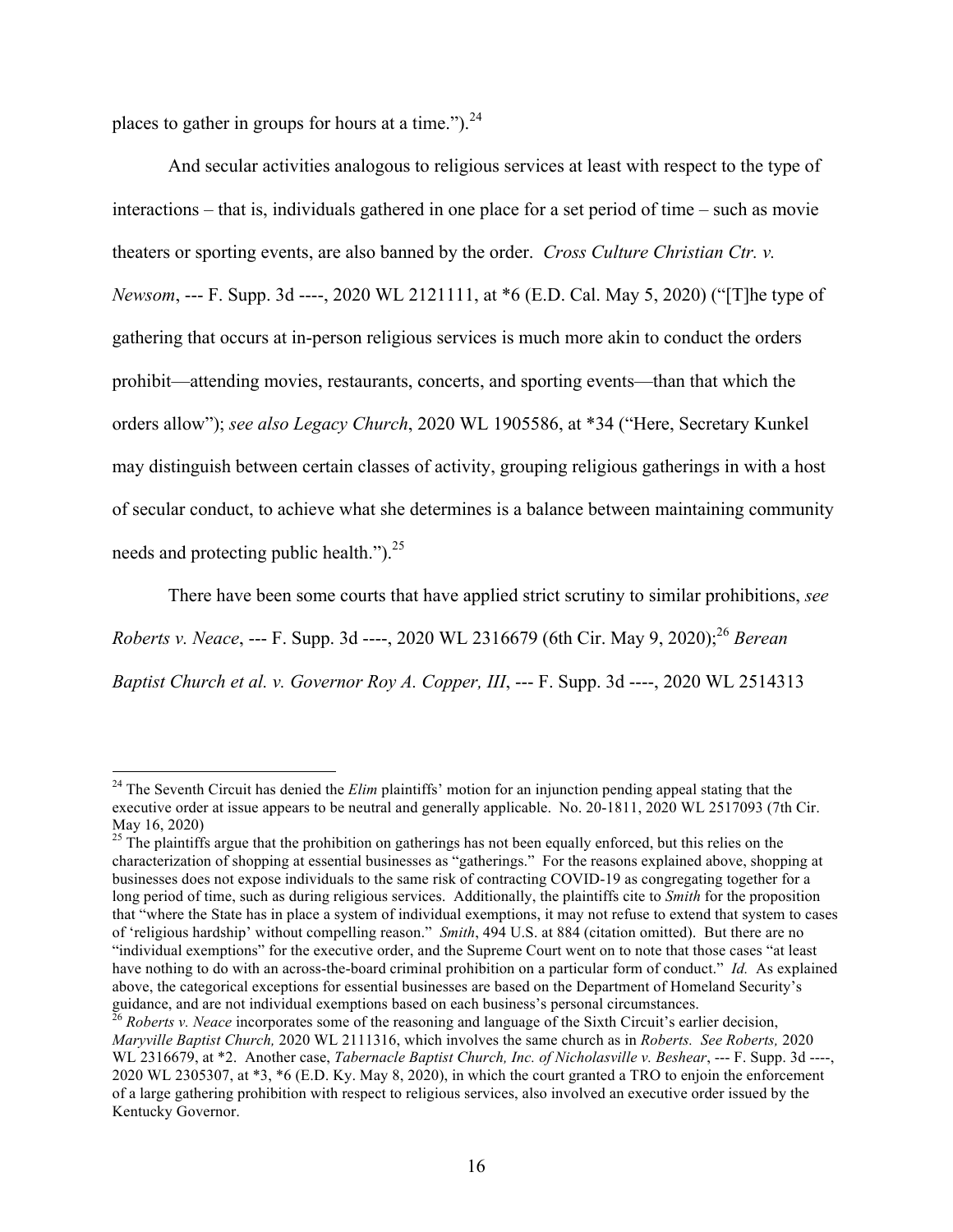(E.D.N.C. May 16, 2020), but it appears the executive order here is distinguishable.<sup>27</sup> It is not clear how the Governor decided what businesses were deemed "life-sustaining" in the order at issue in *Roberts*, and it appears that the executive order in *Roberts* banned all mass gatherings, rather than gatherings over a certain number of people. In fact, the Sixth Circuit said in *Roberts*  that "[i]f the problem is numbers, and risks that grow with greater numbers, there is a straightforward remedy: limit the number of people who can attend a service at one time," which is what the prohibition here does, as it limits gatherings to ten or fewer people. *See Roberts*, 2020 WL 2316679, at \*5. And in *Berean Baptist Church*, the North Carolina executive order allowed indoor gatherings of more than ten people (including religious gatherings) if it was impossible for the gatherings to take place outdoors, with impossibility to be judged by law enforcement. 2020 WL 2514313, at \*6. The court found that this would in effect allow for indoor gatherings of more than ten at locations such as shopping malls and shopping centers (as such gatherings could not take place outdoors), but would not allow for indoor religious gatherings of more than ten. *Id.* at \*7. Unlike the prohibition at issue here, the North Carolina order gave law enforcement discretion to determine whether outdoor religious gatherings were "impossible,"<sup>28</sup> and apparently also allowed all retail businesses (including businesses that might be deemed nonessential under the Maryland order) to remain open. Further, the North Carolina order also provided an exception allowing up to fifty people to gather at a funeral, even though

 27 Other cases applying strict scrutiny are *On Fire*, 2020 WL 1820249, and *First Baptist Church*, 2020 WL 1910021. *On Fire* involved an order banning drive-in church services, and the temporary restraining order only allowed religious groups to conduct drive-in services. 2020 WL 1820249, at \*1. The order at issue in *First Baptist Church* appears to have not allowed for drive-in services, as it was "a wholesale prohibition on in-person religious services." 2020 WL 1910021, at \*6.

<sup>&</sup>lt;sup>28</sup> The court stated, "the question becomes: who decides whether a religious organization or group of worshipers correctly determined that their religious beliefs dictated the need to have more than 10 people inside to worship? Under EO 138, the answer is a sheriff or another local law enforcement official. This court has grave concerns about how that answer comports with the Free Exercise Clause." *Berean Baptist Church,* 2020 WL 2514313, at \*7 (citations omitted) (emphasis in original). The Maryland prohibition does not require law enforcement to be similarly involved in evaluating a person's religious beliefs.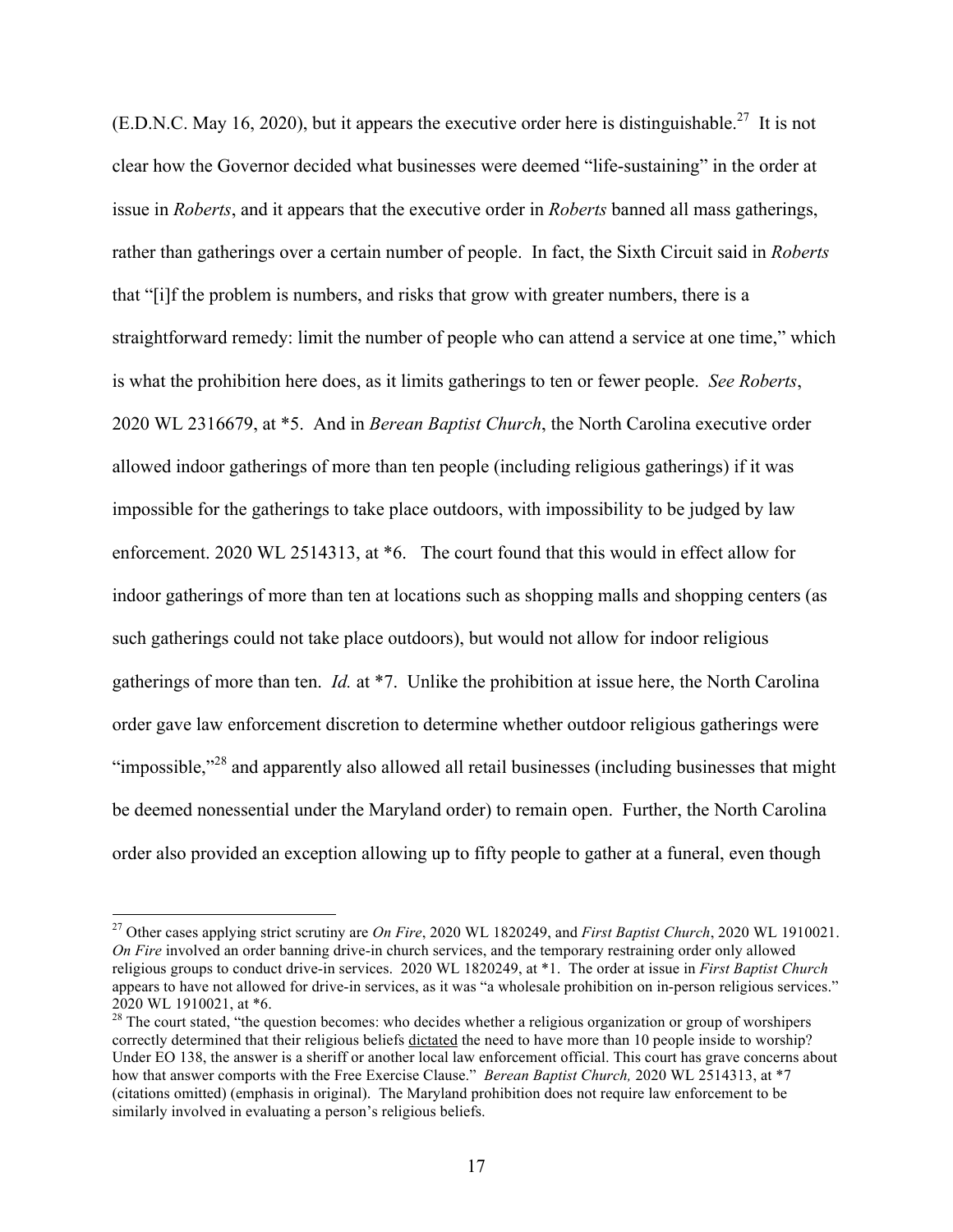"the Governor's counsel conceded that there is no public health rationale for allowing 50 people to gather inside at a funeral, but to limit an indoor religious worship service to no more than 10 people." *Id.* at \*8. The Maryland prohibition contains no exceptions for large gatherings at funerals.

"Under the Supreme Court's free exercise doctrine, a neutral government decision of general applicability is subject to rational basis review, even where it has the incidental effect of burdening religious exercise." *Jesus Christ Is the Answer Ministries, Inc. v. Baltimore Cty.*, *Maryland*, 915 F.3d 256, 265 (4th Cir. 2019) (citation omitted). Here, it is clear that the prohibition on large gatherings is rationally related to the legitimate government interest of reducing the spread of COVID-19, because the prohibition limits contact between individuals, which is how the virus spreads. Further, the order still allows for a variety of religious services, including "drive-in" services and services with ten or fewer people. *See* Interpretive Guidance No. COVID 19-09 (April 1, 2020).

# 2. Freedom of Assembly and Freedom of Speech<sup>29</sup>

The plaintiffs argue that the prohibition on gatherings and the face covering requirement violates the First Amendment.<sup>30</sup>

a. Gatherings

"The right of peaceable assembly is a right cognate to those of free speech and free press

<sup>&</sup>lt;sup>29</sup> The plaintiffs also bring a claim under Article 40 of the Maryland Declaration of Rights, which is read *in pari materia* with the First Amendment. *Nefedro v. Montgomery Cty.*, 414 Md. 585, 593 n.5 (2010).

<sup>&</sup>lt;sup>30</sup> The plaintiffs argue "the Delegates plaintiffs herein had their speech chilled by the Governor's 'large gathering prohibition' order, by his placement of the National Guard surrounding the Maryland General Assembly doors and steps during the 2020 Session, and by the 'stay-at-home' order." (Reply at 38). There is, however, no further discussion about how the placement of the National Guard or the stay-at-home order chilled the delegates' speech in violation of the First Amendment, so the court will not address it here, except to note that it was the state legislature's, not the Governor's, decision for the legislature to adjourn on March 18 and to not hold a special session in May. *See General Assembly Leaders Postpone May Special Session*, Maryland Reporter, https://marylandreporter.com/2020/04/20/general-assembly-leaders-postpone-may-special-session/ (last updated April 20, 2020).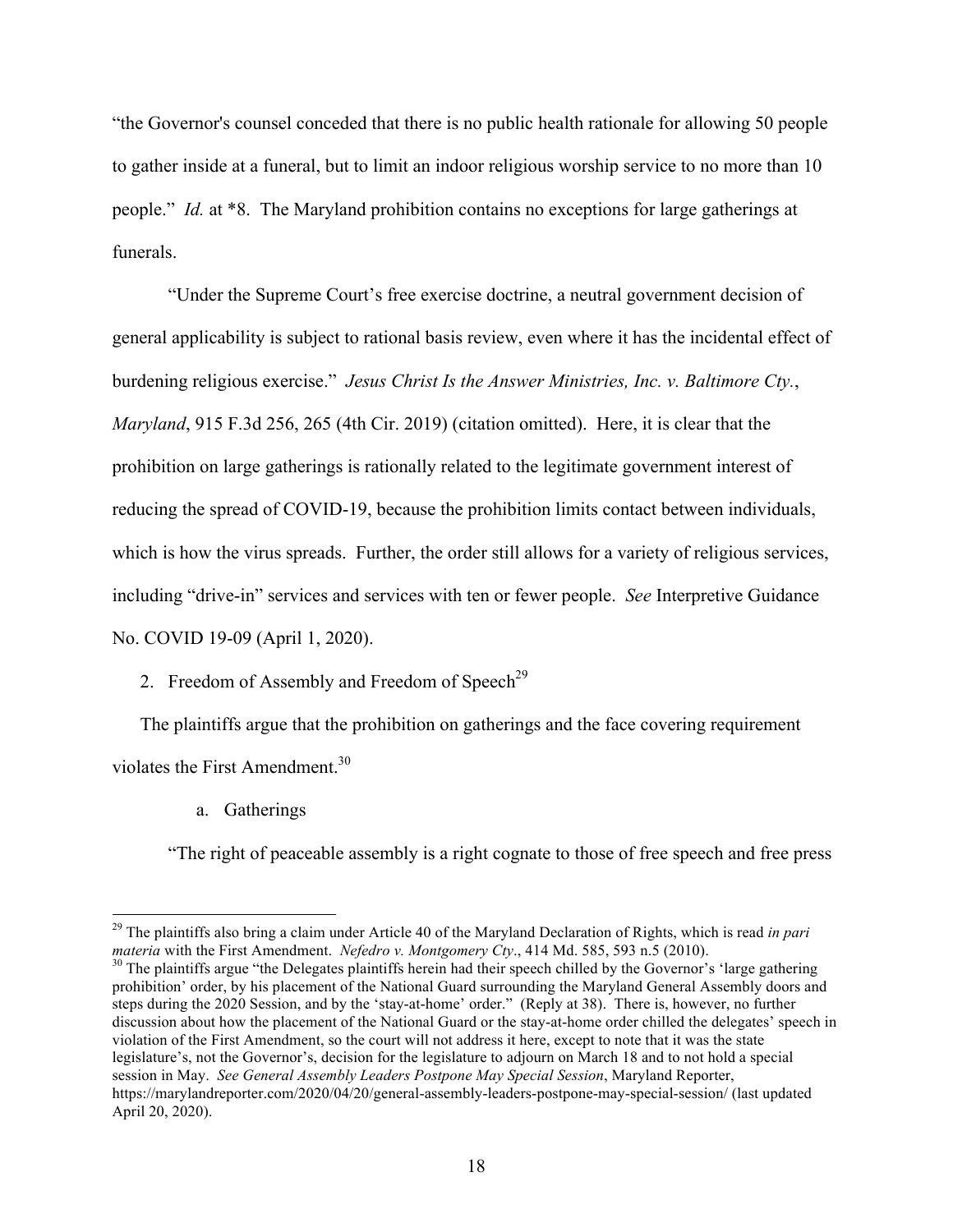and is equally fundamental." *Richmond Newspapers, Inc. v. Virginia*, 448 U.S. 555, 578 (1980) (quoting *De Jonge v. Oregon*, 299 U.S. 353, 364 (1937)). The plaintiffs argue that the prohibition restricts their fundamental rights to freedom of speech and assembly, and should be subject to strict scrutiny. The defendants argue that the prohibition is more akin to a time, place, and manner restriction, subject to intermediate scrutiny.

The prohibition on large gatherings of individuals for the duration of the public health crisis is more akin to a time, place, and manner restriction. In *Ward v. Rock Against Racism*, the Supreme Court stated that while content-based regulations are normally subject to strict scrutiny, content-neutral time, place, and manner restrictions are not. 491 U.S. 781, 798 (1989). "'[C]ontent-neutral' speech restrictions [are] those that 'are justified without reference to the content of the regulated speech.'" *Boos v. Barry*, 485 U.S. 312, 320 (1988) (citation and emphasis omitted). "The government's purpose is the controlling consideration." *Ward*, 491 U.S. at 791.

Here, the Governor's executive order does not regulate speech based on its content. Rather, it regulates the time and manner in which speech can be expressed; specifically, it prohibits all gatherings of more than ten people, no matter the purpose for the gathering or the type of speech the gathering wishes to express. And the order does so only for the duration of the public health emergency. Therefore, it is best analyzed as a time, place, and manner restriction. The plaintiffs argue that "[t]he Orders targeted even Legislative speech, inferred arrest for the same in writing from [the Governor's] office to plaintiff Delegate Cox herein, as well as targeted with his State Troopers the protests of his own Executive Orders." (Reply at 39). This refers to Cox's desire to attend a Reopen Maryland rally, and the Governor's senior advisor referring him to the executive order prohibiting large gatherings. (Compl. ¶ 1). But this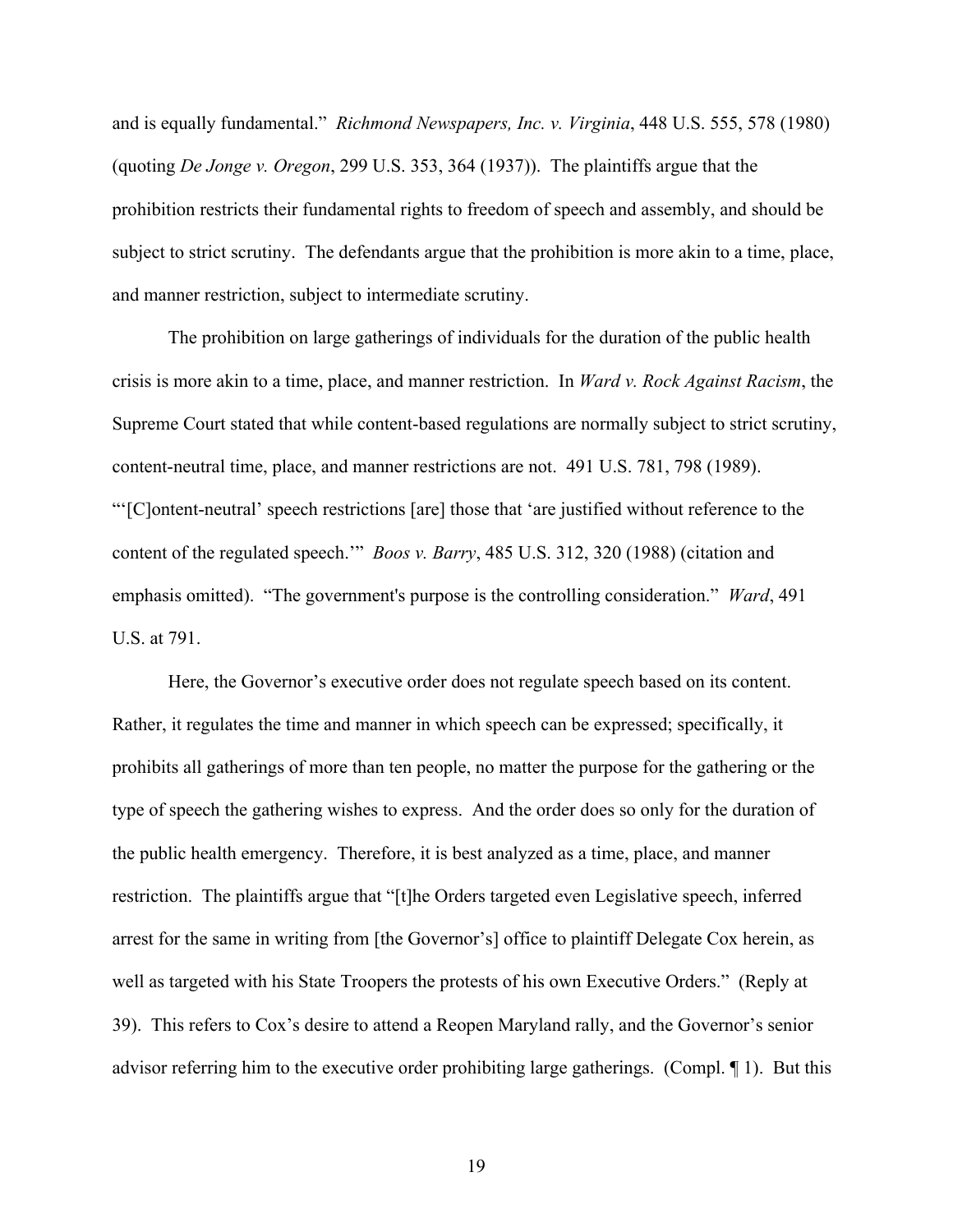is not evidence that the order is a content-based restriction because the order prohibits all large gatherings regardless of the speech expressed. Additionally, there is no evidence that the order is being applied selectively to discourage speech that the Governor disagrees with. (*See* Surreply at  $10-11$ ).

The right to assembly and speech may be subject to reasonable time, place, and manner restrictions. *Richmond Newspapers,* 448 U.S. at 578. Content neutral time, place, and manner restrictions on First Amendment rights are subject to intermediate scrutiny. *See Ross v. Early*, 746 F.3d 546, 552 (4th Cir. 2014). The content-neutral regulation must be "narrowly tailored to serve a significant governmental interest, and . . . leave open ample alternative channels for communication of the information." *Ward*, 491 U.S. at 791 (citations omitted). "[T]he requirement of narrow tailoring is satisfied 'so long as the . . . regulation promotes a substantial government interest that would be achieved less effectively absent the regulation.'" *Id.* at 799 (citations omitted); *see also Blasecki v. City of Durham*, N. C., 456 F.2d 87, 91 (4th Cir. 1972)  $('`[W]$ henever the state restricts the right of assembly  $\ldots$  the state must have a compelling interest in the subject matter to justify abridgment, and the scope of the abridgment itself must not be greater than reasonably necessary to serve the state interest."). Additionally, "'[u]nder the pressure of great dangers,' constitutional rights may be reasonably restricted 'as the safety of the general public may demand.' That settled rule allows the state to restrict, for example, one's right to peaceably assemble, to publicly worship, to travel, and even to leave one's home." *In re Abbott*, 954 F.3d at 778 (quoting *Jacobson*, 197 U.S. at 29).

Reducing the spread of COVID-19 is a legitimate and substantial government interest. Additionally, the prohibition on gatherings larger than ten people "promotes a substantial government interest that would be achieved less effectively absent the regulation." Because of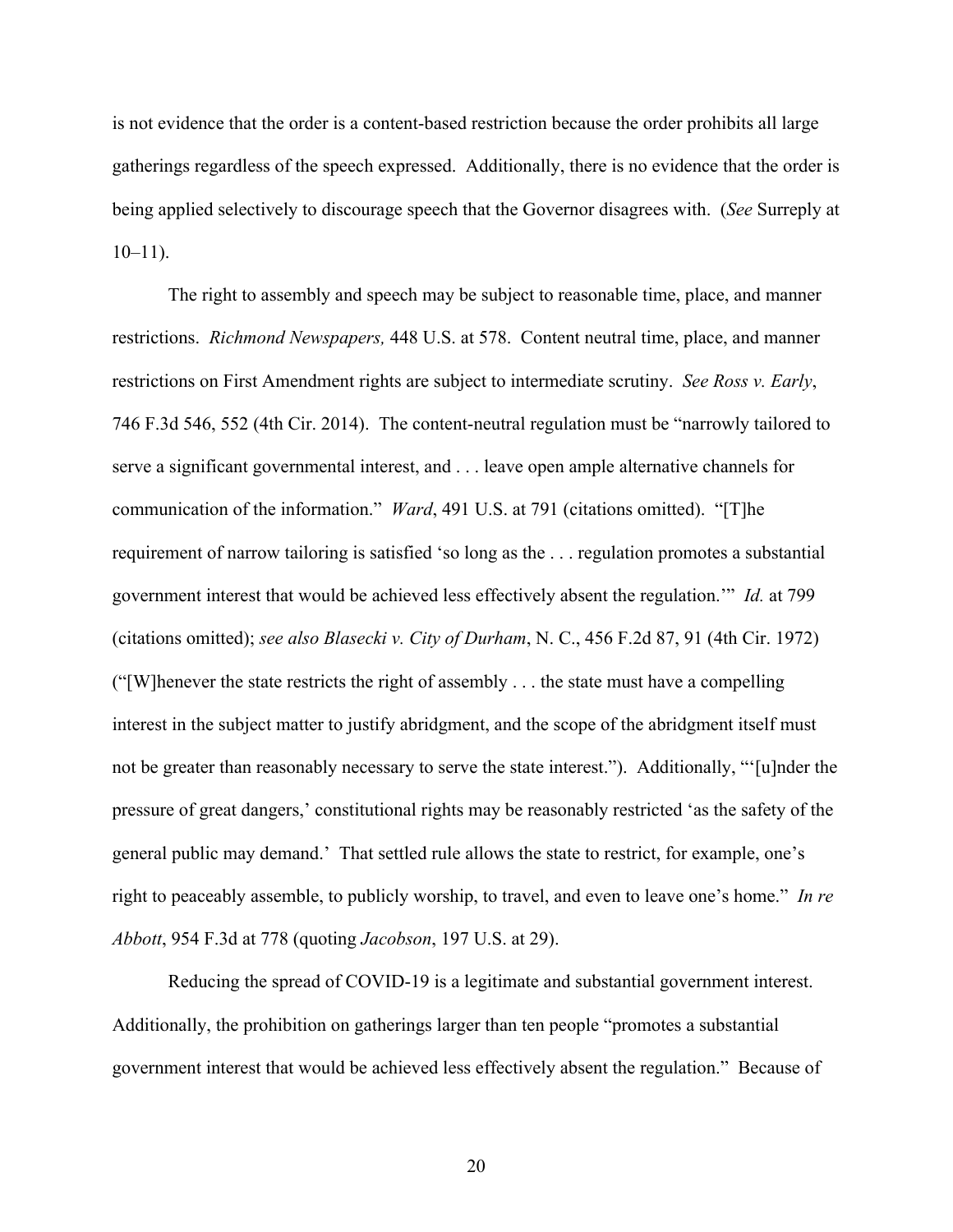the ease with which COVID-19 spreads, and because asymptomatic individuals may spread the virus, a gathering larger than ten people poses an increased risk that more people will get the virus if one of the attendees has it. The history of the orders also indicates narrow tailoring. The Governor's March 12, 2020, order banned gatherings over 250 people. That was amended on March 16, 2020, to gatherings over 50 people. On March 19, 2020, an amended order prohibited gatherings over 10 people, which is the limit currently in effect (although the prohibition no longer includes religious gatherings). This demonstrates a gradual tailoring of the prohibition based on the COVID-19 figures and how well the previous prohibitions were working. *See Reynolds v. Middleton*, 779 F.3d 222, 231 (4th Cir. 2015) ("[T]he burden of proving narrow tailoring requires the County to *prove* that it actually *tried* other methods to address the problem." (emphasis in original)); *Givens v. Newsom*, No. 2:20-CV-00852-JAM-CKD, 2020 WL 2307224, at \*6 (E.D. Cal. May 8, 2020) ("Admittedly, a blanket ban on the issuance of CHP [protest] permits for an unspecified period does not intuitively ring of narrow tailoring. But 'narrow' in the context of a public health crisis is necessarily wider than usual." $b^{31}$ 

Finally, the order leaves open ample alternative channels for communication, at least in view of the COVID-19 context. "In order to satisfy this standard, the available alternatives need not be the speaker's first or best choice or provide the same audience or impact for the speech. Rather, the relevant inquiry is simply whether the challenged regulation provides avenues for the more general dissemination of a message." *Ross*, 746 F.3d at 559 (citation omitted and cleaned up). Still, the available alternatives must be "adequate." *Reynolds*, 779 F.3d at 232 n.5. Here,

 31 Two state courts have enjoined stay-at-home orders based on state law claims not at issue here. *See Elkhorn Baptist Church, et al. v. Katherine Brown Governor of the State of Oregon*, Case # 20CV1 7482 (Or. Circ. Ct. May 18, 2020) (Opinion on Temporary Injunctive Relief); *Wisconsin Legislature v. Palm*, No. 2020AP765-OA, 2020 WL 2465677 (Wis. May 13, 2020). The Oregon trial court's injunction was stayed by the Oregon Supreme Court pending resolution of the defendants' mandamus petition. No. S067736 (Or. May 18, 2020) (Order Granting Temporary Stay).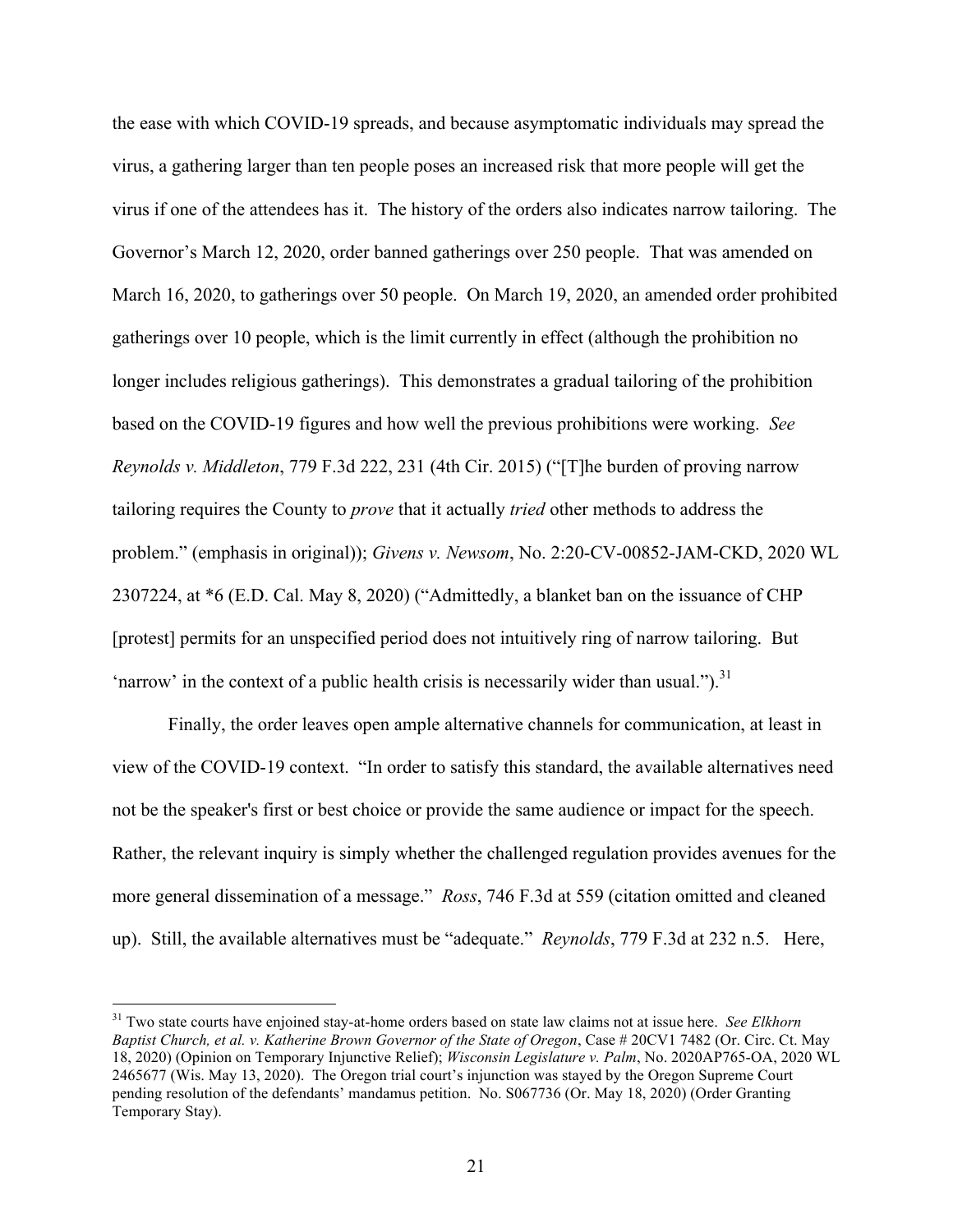the ban on gatherings larger than ten people leaves open several alternatives: Cox and Reopen Maryland, for instance, may still protest in groups of ten or fewer, and can also communicate information in other ways such as through the Internet, newspaper, or signs. Similarly, religious organizations may perform services in groups of ten or fewer people, virtually, or through drivein services. The court understands that these alternatives might not carry the same force as a large rally or an in-person religious service with all congregants. But, especially in view of the COVID-19 pandemic, sufficient alternatives are available.<sup>32</sup>

### b. Face coverings

The plaintiffs argue that the face covering requirement violates their freedom of speech. "In deciding whether particular conduct possesses sufficient communicative elements to bring the First Amendment into play, [the Supreme Court has] asked whether '[a]n intent to convey a particularized message was present, and [whether] the likelihood was great that the message would be understood by those who viewed it.'" *Texas v. Johnson*, 491 U.S. 397, 404 (1989) (citation omitted). Therefore, the Supreme Court has found that allowing military recruiters on campus was not expressive conduct protected by the First Amendment, *see Rumsfeld v. Forum for Acad. & Institutional Rights, Inc. ("FAIR")*, 547 U.S. 47, 66 (2006), and the Fourth Circuit has found that recreational dancing was not either, *Willis v. Town Of Marshall, N.C.*, 426 F.3d 251, 257 (4th Cir. 2005). As to the military recruiting, the Court found that schools' refusal to allow recruiting on campus was expressive only because the schools' conduct was accompanied by speech. *FAIR*, 547 U.S. at 66. But "[t]he fact that such explanatory speech is necessary is

 32 Several courts have analyzed freedom of assembly claims under the freedom of association framework. *See, e.g., Legacy Church,* 2020 WL 1905586, at \*25–27; *Givens*, 2020 WL 2307224, at \*7. Although neither party addresses this, the result would be the same. In *Roberts v. U.S. Jaycees*, the Supreme Court held that "[t]he right to associate for expressive purposes is not, however, absolute. Infringements on that right may be justified by regulations adopted to serve compelling state interests, unrelated to the suppression of ideas, that cannot be achieved through means significantly less restrictive of associational freedoms." 468 U.S. 609, 623 (1984). As discussed above, the prohibition is unrelated to the suppression of ideas and furthers the compelling interest of slowing the spread of COVID-19. The order is also narrowly tailored, as discussed *infra*.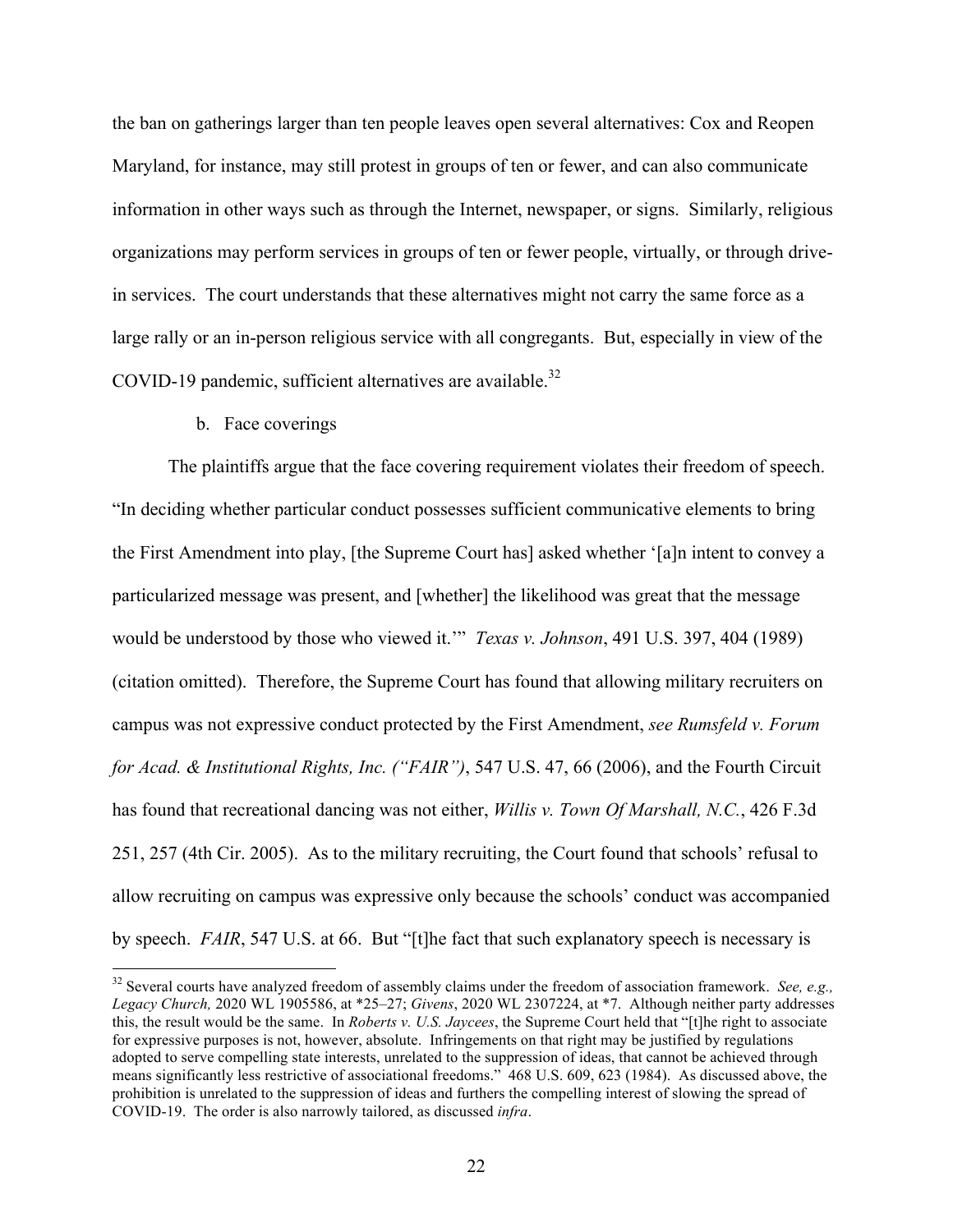strong evidence that the conduct at issue here is not so inherently expressive that it warrants protection" as symbolic speech. *Id.* 

Similarly, while wearing a face covering might be to several of the plaintiffs a "sign of capture on the battlefield, and subservience to the captor," (Compl. ¶ 73), that meaning is not "overwhelmingly apparent." *FAIR*, 547 U.S. at 66 (quoting *Johnson*, 491 U.S. at 406). Instead, especially in the context of COVID-19, wearing a face covering would be viewed as a means of preventing the spread of COVID-19, not as expressing any message. As the Supreme Court explained in *City of Dallas v. Stanglin*, "[i]t is possible to find some kernel of expression in almost every activity a person undertakes—for example, walking down the street or meeting one's friends at a shopping mall—but such a kernel is not sufficient to bring the activity within the protection of the First Amendment." 490 U.S. 19, 25 (1989).

### c. Strict Scrutiny

Even if the plaintiffs' First Amendment claims (free exercise, free speech, and freedom of assembly) were subject to strict scrutiny, they have not demonstrated a likelihood of success on the merits. Strict scrutiny requires the government to show that the regulation is narrowly tailored to serve a compelling government interest, with narrowly tailored meaning that "no 'less restrictive alternative'" would serve its purpose. *Cent. Radio Co. Inc. v. City of Norfolk, Va.*, 811 F.3d 625, 633 (4th Cir. 2016) (citation omitted); *see Lukumi*, 508 U.S. at 546 ("To satisfy the commands of the First Amendment, a law restrictive of religious practice must advance 'interests of the highest order' and must be narrowly tailored in pursuit of those interests"). In applying strict scrutiny to a Florida law prohibiting judicial candidates from personally soliciting campaign donations, the Supreme Court found protecting the integrity of the judiciary to be a compelling interest, and that the law was narrowly tailored, because "[t]he solicitation ban aims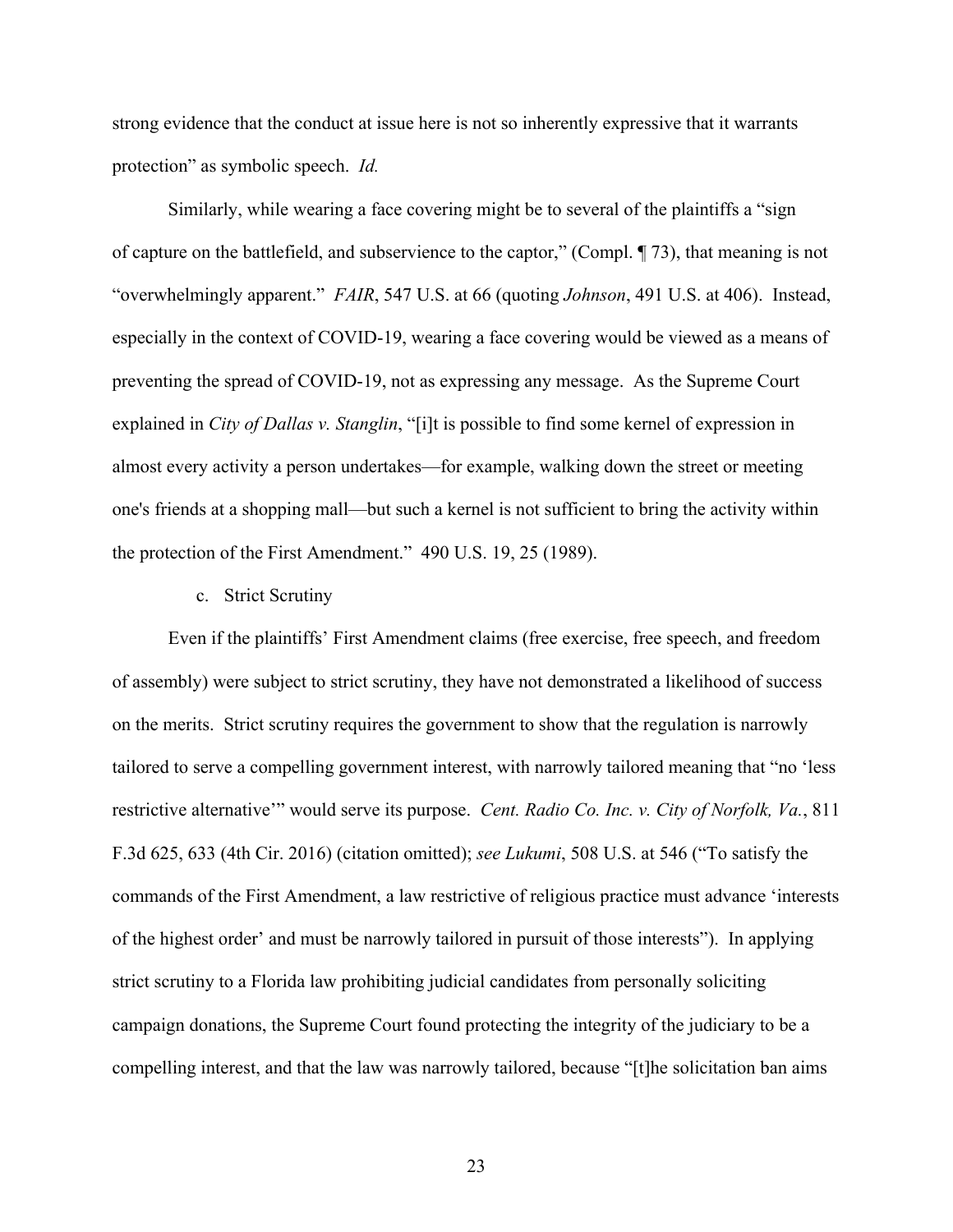squarely at the conduct most likely to undermine public confidence in the integrity of the judiciary" and "restricts a narrow slice of speech." *Williams-Yulee v. Fla. Bar*, 575 U.S. 433, 449, 452 (2015).

Slowing the spread of COVID-19 is a compelling government interest. *Workman v. Mingo Cty. Bd. of Educ.*, 419 F. App'x 348, 353 (4th Cir. 2011) ("[T]he state's wish to prevent the spread of communicable diseases clearly constitutes a compelling interest."); *McCormick v. Stalder*, 105 F.3d 1059, 1061 (5th Cir. 1997) ("[T]he prison's interest in preventing the spread of tuberculosis, a highly contagious and deadly disease, is compelling."). The plaintiffs argue that less restrictive alternatives are available because religious services and gatherings can be allowed as long as they comply with social distancing precautions. But the plaintiffs have not shown that the proposed less restrictive means would be equally effective in "serving [the] State's compelling interests." *Burson v. Freeman*, 504 U.S. 191, 206 (1992); *see also Legacy Church,* 2020 WL 1905586, at \*40.

In addressing a state law claim under Illinois's Religious Freedom Restoration Act ("RFRA"), which requires government acts that substantially burden religion to be in furtherance of a compelling interest and the least restrictive means of furthering that interest, a district court found that the plaintiffs did not identify "any less restrictive rules that would achieve the same result as the prohibition on large gatherings." *Cassell*, 2020 WL 2112374, at \*12. The court noted that a large religious service, even with social distancing measures, posed a higher risk of spreading COVID-19 than a gathering of ten or fewer or a drive-in service. *Id.* Similarly, the plaintiffs here do not effectively dispute that the best way to slow the spread of COVID-19 is to restrict large gatherings, or that interactions at businesses, such as retail stores, pose a lower risk of spreading COVID-19 than "a group congregating near one another for a longer period."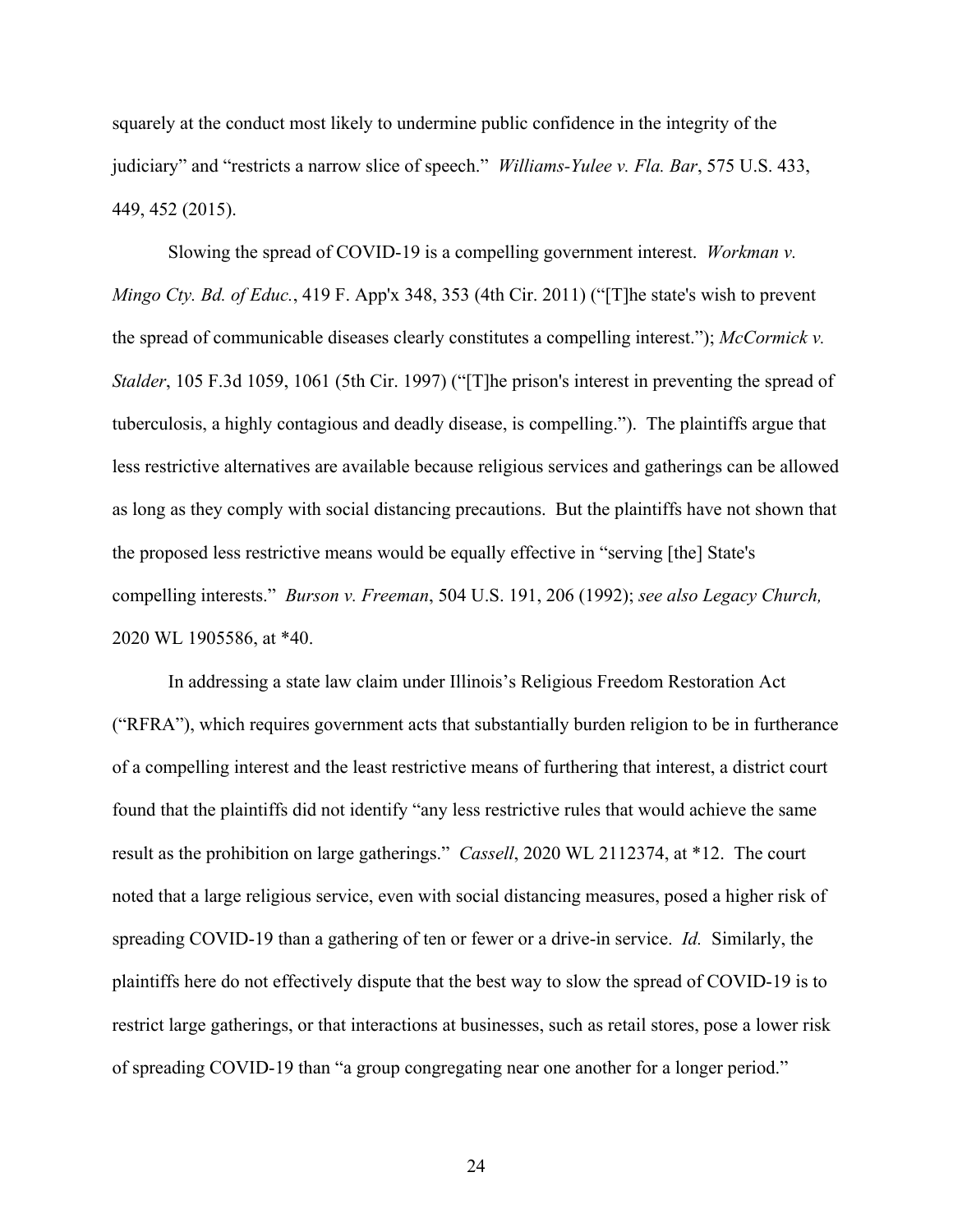(Decl. of Mitchell ¶ 23). As in *Williams-Yulee*, the prohibition is aimed at conduct most likely to spread COVID-19. Additionally, essential businesses allowed to remain open are determined based on the Department of Homeland Security's definition of critical infrastructure. In order to ensure public health, the Governor must also balance the food, shelter, and security needs of Maryland residents. Finally, the order still allows drive-in, virtual and small religious services and gatherings. For these reasons, the plaintiffs have not demonstrated a likelihood of success that the order would fail even under a strict scrutiny test.

### d. Commerce Clause

The plaintiffs claim that the order closing certain non-essential businesses in Maryland violates the commerce clause, because the plaintiff Adventure Park and other businesses forced to close regularly do business with suppliers and customers outside of Maryland, and are now prevented from engaging in that interstate commerce. (*See* ECF 32-1*,* Reply Ex. A, Decl. of Kevin Kaufman, General Manager at Adventure Park). The plaintiffs allege that since COVID-19 primarily affects elderly and immune-deficient individuals, those individuals can be protected without shutting down these businesses. They argue that "states like Georgia, including densely populated Atlanta, and West Virginia, have reopened with no spike in sicknesses. Countries like Israel and Sweden have been successful at curbing the spread of the virus despite no mandatory business closures and guidelines which do not compel behavior." (Reply at 13).<sup>33</sup>

<sup>&</sup>lt;sup>33</sup> The plaintiffs do not provide sources for these assertions. The court notes, however, that the openings in Georgia and West Virginia are phased openings. For example, it appears Georgia still prohibits amusement parks from operating in its most recent May 12 executive order. *See* EO 05.12.20.02 ("Reviving a Healthy Georgia"), May 12, 2020, at 13. It also does not appear that West Virginia has allowed amusement parks to open. *West Virginia Strong – The Comeback*, https://governor.wv.gov/Pages/The-Comeback.aspx (last accessed May 15, 2020). The court also notes that Sweden has experienced more COVID 19-related deaths per capita as compared to its neighbor countries. *COVID-19 Deaths in Sweden*, Reuters, https://www.reuters.com/article/us-health-coronavirus-swedencasualties/covid-19-deaths-in-sweden-pass-3000-public-health-agency-idUSKBN22J1UV (last updated May 7, 2020); *Sweden Stayed Open. A Deadly Month Shows the Risks*, NY Times, https://www.nytimes.com/interactive/2020/05/15/world/europe/sweden-coronavirus-deaths.html (last updated May

<sup>15, 2020).</sup> Moreover, to the extent there are multiple reasonable ways to address the COVID-19 outbreak, "[i]t is no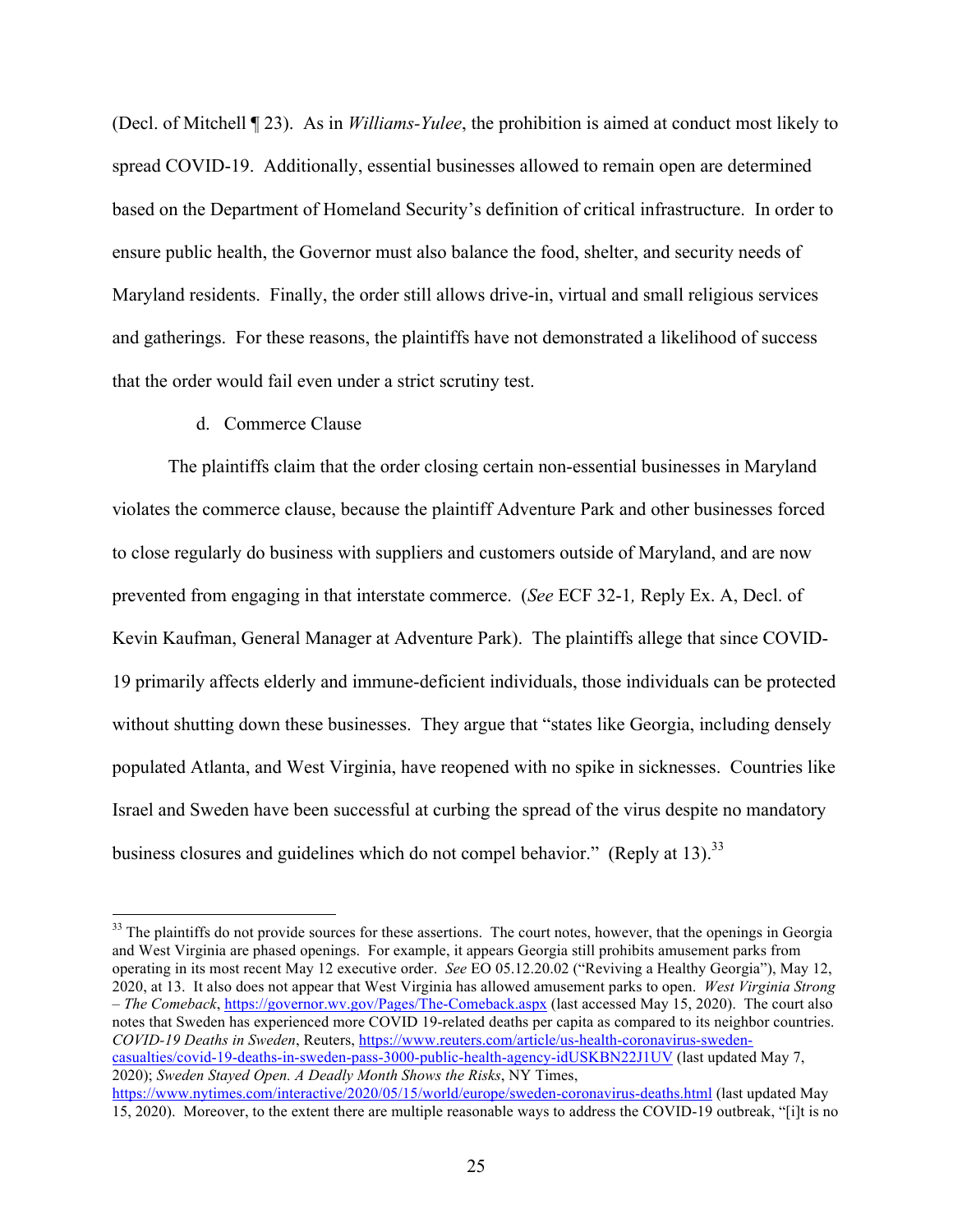The commerce clause provides that "The Congress shall have Power . . . To regulate Commerce with foreign Nations, and among the several States, and with the Indian Tribes[.]" U.S. Const. art. I, § 8, cl. 3. "[I]t is well-established that th[e] affirmative grant of authority [in the commerce clause] implies a 'negative' or 'dormant' constraint on the power of the States to enact legislation that interferes with or burdens interstate commerce." *Brown v. Hovatter*, 561 F.3d 357, 362 (4th Cir. 2009) (citation omitted). Dormant commerce clause challenges are guided by two general principles: "First, state regulations may not discriminate against interstate commerce; and second, States may not impose undue burdens on interstate commerce." *S. Dakota v. Wayfair, Inc.*, 138 S. Ct. 2080, 2091 (2018). 34

"To determine whether a law violates this so-called 'dormant' aspect of the Commerce Clause, we first ask whether it discriminates on its face against interstate commerce." *United Haulers Ass'n, Inc. v. Oneida-Herkimer Solid Waste Mgmt. Auth.*, 550 U.S. 330, 338 (2007). "In this context, 'discrimination' simply means differential treatment of in-state and out-of-state economic interests that benefits the former and burdens the latter.'" *Id.* (citations omitted). A law may discriminate against interstate commerce in three ways: facially, in its practical effect, or in its purpose. *Colon Health Centers of Am., LLC v. Hazel*, 813 F.3d 145, 152 (4th Cir. 2016).

<sup>&</sup>lt;u> 1989 - Andrea Santa Andrea Santa Andrea Santa Andrea Santa Andrea Santa Andrea Santa Andrea Santa Andrea San</u> part of the function of a court or a jury to determine which one of two modes was likely to be the most effective for the protection of the public against disease." *Jacobson*, 197 U.S. at 30. 34 The plaintiffs cite a quote by John Stuart Mill, which they state was cited in the opinion in *Mugler v. Kansas*, 123

U.S. 623 (1887). John Stuart Mill was actually cited by the plaintiffs in their assignments of error, for the proposition that the right to manufacture beer for one's own use cannot be regulated by the government. *Mugler*, 8 S. Ct. 273, 288. The court rejected that argument, stating that while the government does not have the power to control rights that are purely and exclusively private, the government may require citizens to conduct themselves and use property so as not to injure others. *Mugler*, 123 U.S. at 660. The power to determine what may injure the public must be vested somewhere, the court noted, or "else society will be at the mercy of the few, who, regarding only their own appetites or passions, may be willing to imperil the peace and security of the many, provided only they are permitted to do as they please." *Id.* at 660–61. Following this reasoning, the court upheld Kansas's prohibition on the manufacture and sale of alcohol within the state. *Id.* at 662; *see also Jacobson,* 197 U.S. at 26 ("Real liberty for all could not exist under the operation of a principle which recognizes the right of each individual person to use his own, whether in respect of his person or his property, regardless of the injury that may be done to others.").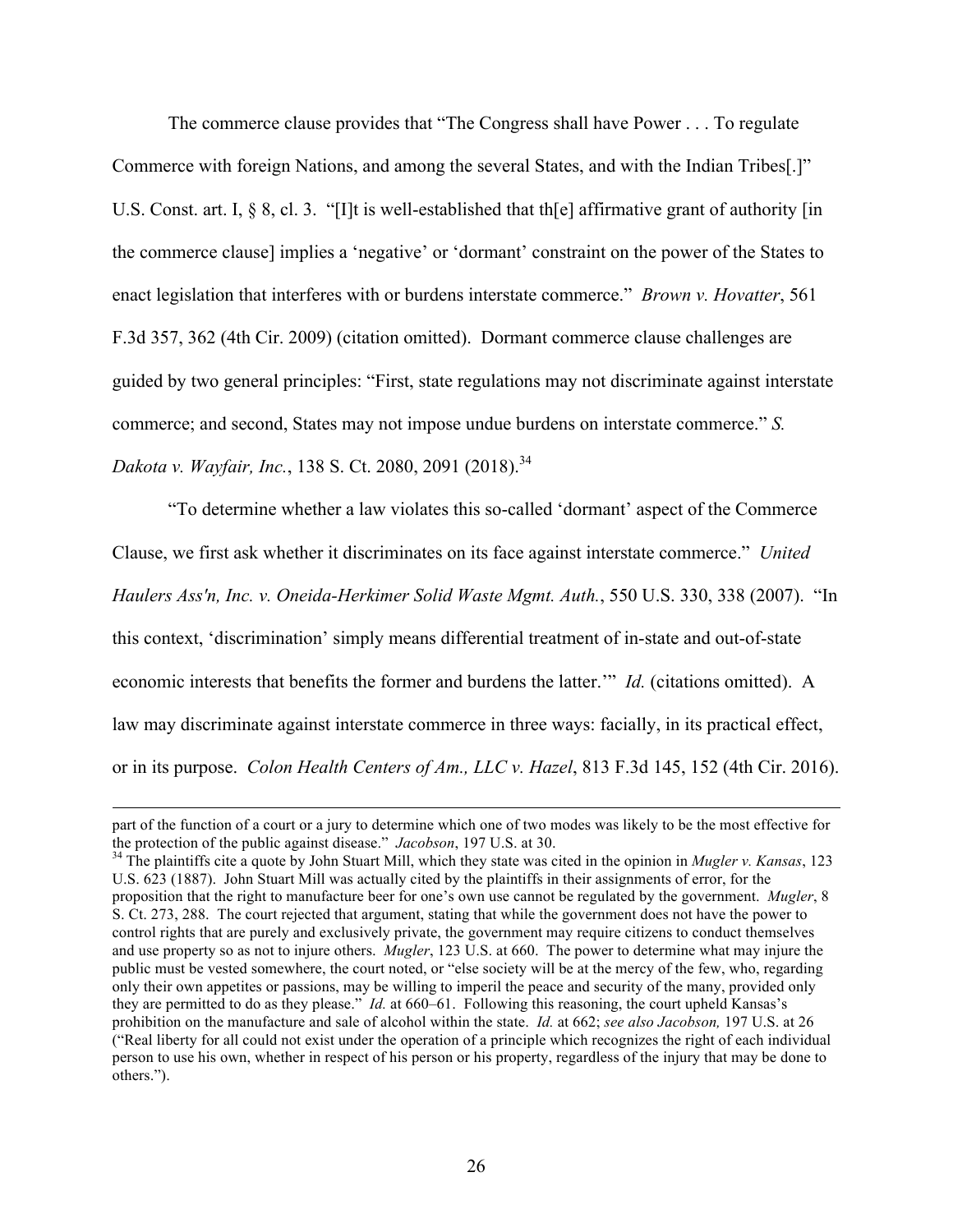The Governor's order is not facially discriminatory against interstate commerce, as it only orders the closure of certain Maryland businesses, and does not regulate out-of-state businesses. Nor do the plaintiffs present any evidence that the order has a discriminatory purpose or effect. There is no indication that the purpose of the order is to "advance [Maryland's] own commercial interests by curtailing the movement of articles of commerce." *Colon Health Centers*, 813 F.3d at 152 (quoting *H.P. Hood & Sons, Inc. v. Du Mond*, 336 U.S. 525, 535 (1949)). And there is no indication that the order "negatively impact[s] interstate commerce to a greater degree than intrastate commerce." *Id.* at 153. If anything, the order negatively impacts intrastate commerce to a greater degree, as it only applies to Maryland businesses.

The plaintiffs argue that the Governor's order closing certain non-essential businesses is foreclosed by the 1890 Supreme Court case *Minnesota v. Barber*, 136 U.S. 313 (1890). But *Barber* involved a statute that, in its effect, prohibited meat from being sold in Minnesota unless the animal was slaughtered in Minnesota. *Id.* at 328. The court found that this was an unconstitutional regulation of interstate commerce. *Id.* The plaintiffs argue that "[h]ere the circumstances are very similar since the result of the shut down is to prevent manufacturers, suppliers and vendors from selling to Maryland businesses and, of course, for Maryland businesses to purchase goods and services for delivery in Maryland." (Reply at 16). But for the same reasons that Maryland businesses might not purchase out-of-state goods while they are closed (which, of course, they are not prevented from doing), they also might not purchase instate goods. Unlike the Minnesota law, there is no discriminatory effect on out-of-state goods.

Because the orders do not discriminate against interstate commerce, they will be analyzed under the "*Pike* test": "Where the statute regulates even-handedly to effectuate a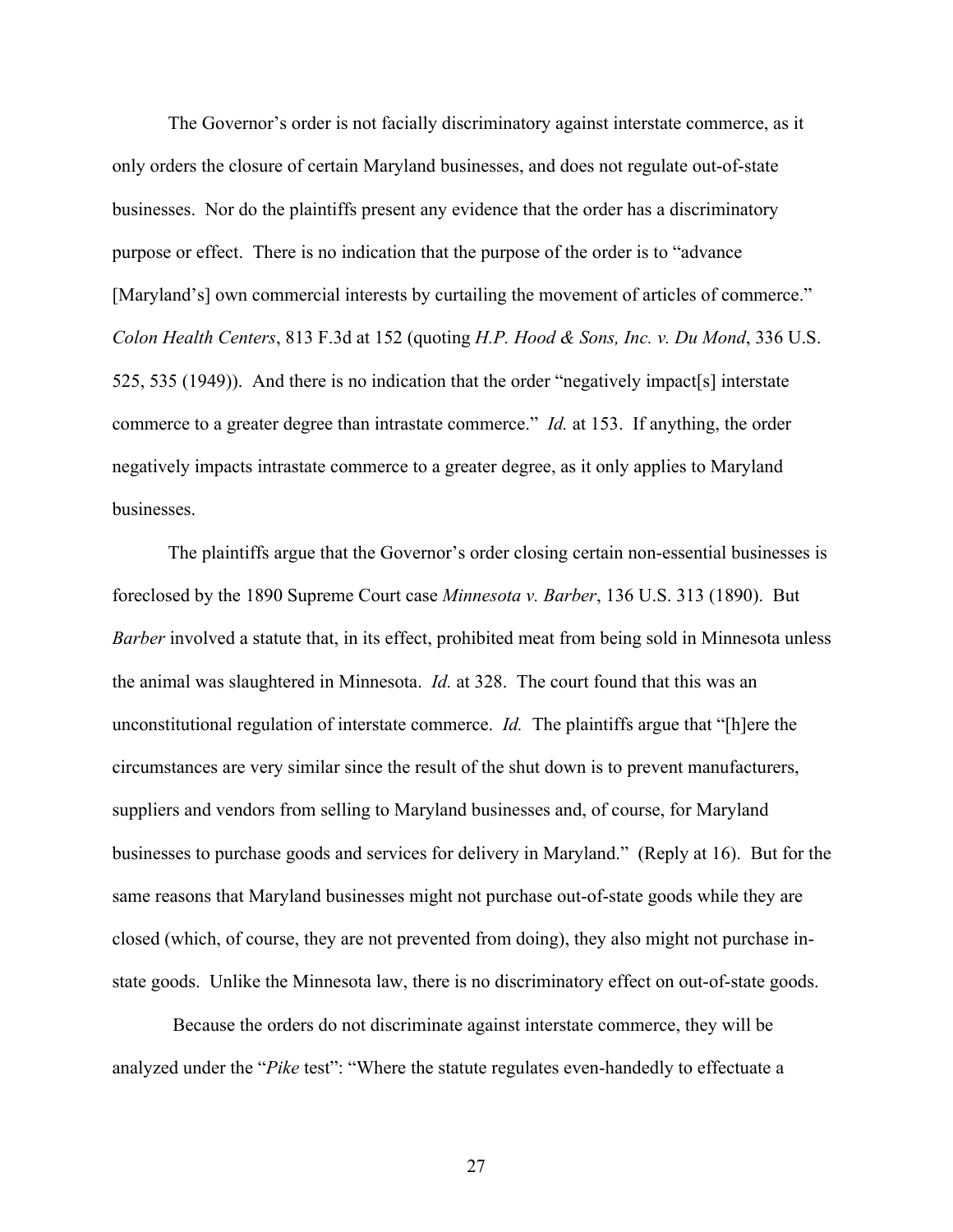legitimate local public interest, and its effects on interstate commerce are only incidental, it will be upheld unless the burden imposed on such commerce is clearly excessive in relation to the putative local benefits." *Pike v. Bruce Church, Inc.*, 397 U.S. 137, 142 (1970); *see also Wayfair, Inc.*, 138 S. Ct. at 2091. The Fourth Circuit has characterized this as a rational basis standard of review. *Colon Health Centers*, 813 F.3d at 156.

The putative local benefits of closing certain businesses deemed non-essential are to reduce interactions between individuals that could spread COVID-19. (*See* Decl. of Mitchell ¶ 38 (children may be infectious without showing any symptoms, and must be accompanied by older individuals when they go to Adventure Park); ¶ 13 (the best way to slow the spread of COVID-19 is avoiding close contact with others). The plaintiffs bear the burden of showing that the burden on interstate commerce outweighs the local benefits. *Colon Health Centers*, 813 F.3d at 157. The plaintiffs' main argument is that the orders are especially burdensome for Maryland small businesses.<sup>35</sup> While the court sympathizes with Maryland businesses that have had to shut down, this is not a burden on interstate commerce to be analyzed under the dormant commerce clause. And although the order closing certain businesses incidentally burdens interstate commerce, (*see* Decl. of Kaufman, stating that Adventure Park does business with out-of-state businesses and customers, and because of the shut down, will lose some of that interstate business), it is not clearly excessive in relation to local benefits. "To override [Maryland's] judgments casually would be to undermine a cornerstone of our federal system: the state police power. Courts enforcing the dormant Commerce Clause were 'never intended to cut the States

<sup>&</sup>lt;sup>35</sup> For example, the plaintiffs argue, "[i]f grocery stores, certain big box stores, liquor stores and home improvement stores can stay open and be deemed safe for the public, then the same rules and conditions can be applied to small businesses like those of the Plaintiffs, including Adventure Park, Antietam Campground and many thousands of other small businesses. If the State can continue to sell lottery tickets, then Adventure Park should be able to sell admission tickets." (Reply at 17). The plaintiffs cite to no sources or cases to support this proposition, and the court notes that the Governor's orders do not distinguish between small and large businesses. Rather, whether a business is essential is based on the goods or services it provides, and is based on guidance by the Department of Homeland Security. But regardless, the relevant inquiry here is the burden to interstate commerce.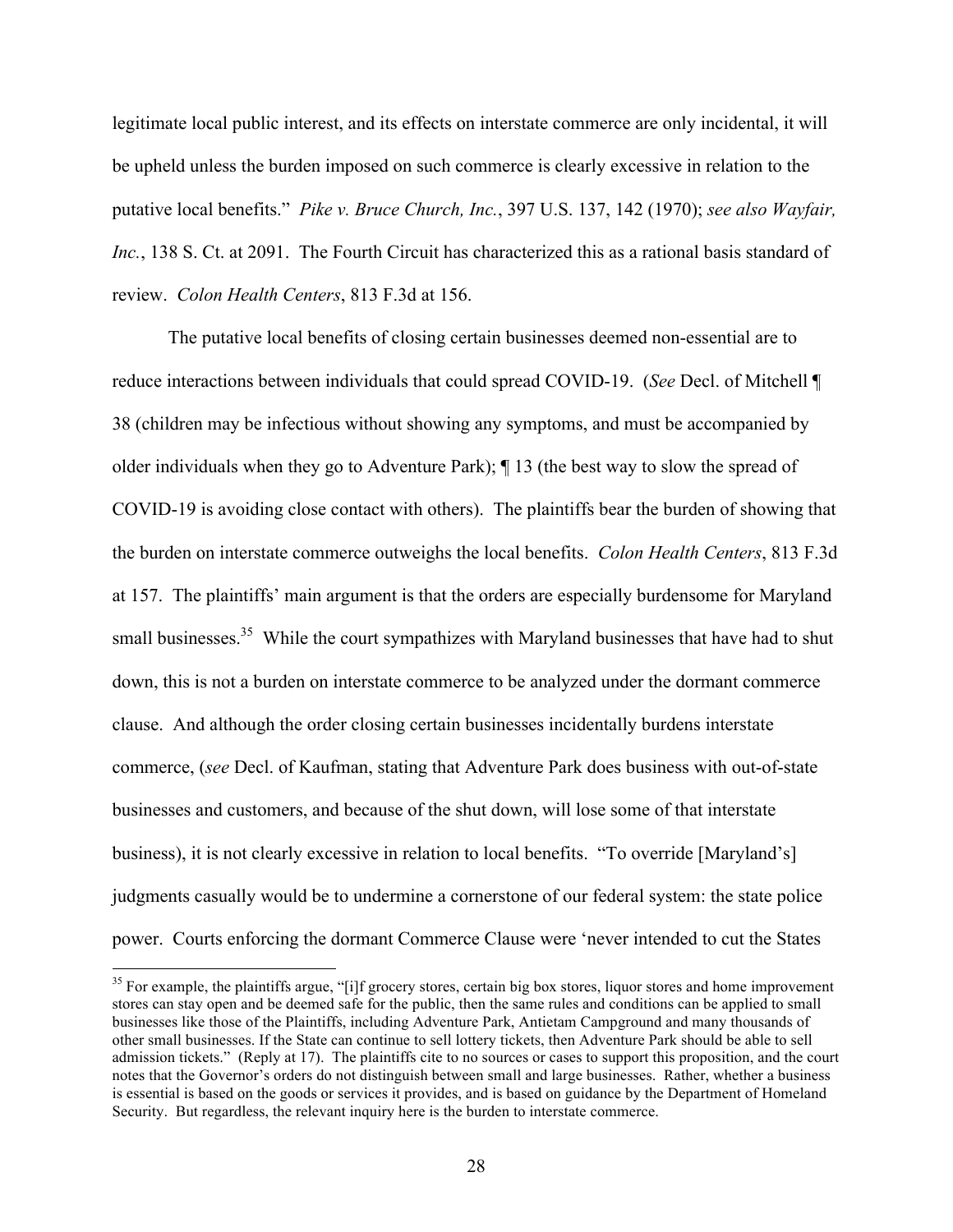off from legislating on [ ] subjects relating to the health, life, and safety of their citizens.'" *Colon Health Centers,* 813 F.3d at 158.

Finally, the plaintiffs argue that since Congress would have the power to regulate sales between suppliers and vendors and Maryland businesses, the state does not. But the Governor has not regulated sales between suppliers, vendors, and Maryland businesses. None of the orders regulate or prohibit interstate sales. The orders may have an effect on interstate commerce, which has been analyzed under the *Pike* test, above. But the plaintiffs are incorrect to the extent they argue that if the orders have any effect on interstate commerce they are invalid. The *Pike*  test presumes that state laws may pose an incidental burden on interstate commerce as long as the burden is not "clearly excessive in relation to the putative local benefits." *Pike*, 397 U.S. at 142.

### e. Article 8 of the Maryland Declaration of Rights

The plaintiffs argue that the Governor violated Article 8 ("That the Legislative, Executive and Judicial powers of Government ought to be forever separate and distinct from each other; and no person exercising the functions of one of said Departments shall assume or discharge the duties of any other") by silencing a legislator who wished to speak about an issue and by refusing to exempt legislators from the prohibitions in his executive orders. This appears to refer to Cox, who alleges he was told that he would be violating the Governor's executive order prohibiting large gatherings if he attended a Reopen Maryland rally. As discussed above, the Governor has not silenced Cox or any other legislator. They remain free to express their disagreement with the executive orders while complying with the time, place, and manner restrictions the orders set forth. To the extent the plaintiffs argue that legislators should be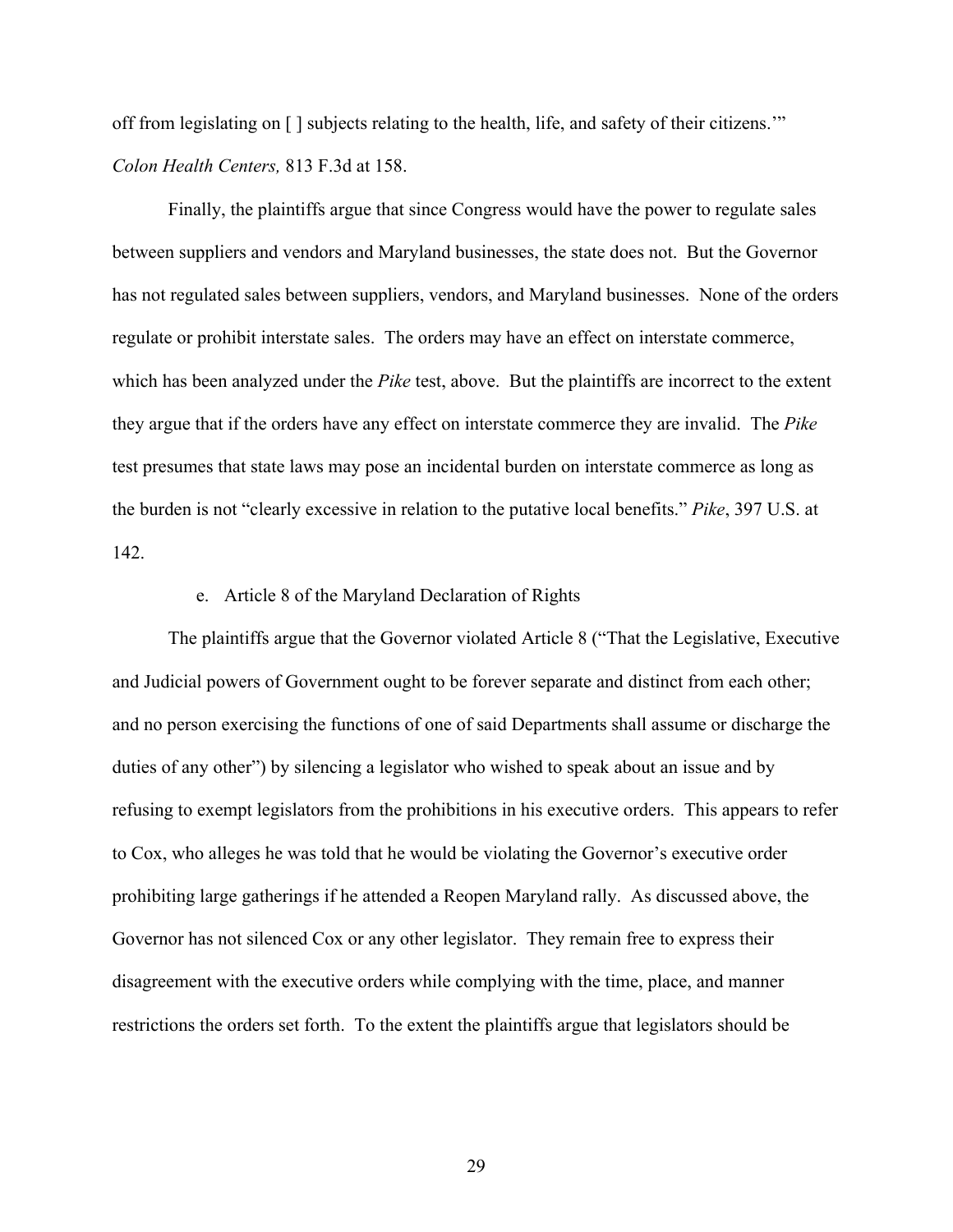exempt from the executive orders while fulfilling their legislative duties or while acting as legislators, the plaintiffs provide no support for that position.

### f. Article 44 of the Maryland Declaration of Rights

The plaintiffs also argue that the Governor has violated Article 44, which states that the provisions of the U.S. Constitution and the Maryland Constitution apply both in times of war and in times of peace, by violating "the Right to Free Exercise of Religion, Right to Assemble, Right to Conduct Lawful Business, Due Process, Closure of Courts" and by "suspend[ing] statutes of the state or a locality in the case of any declaration of emergency – as deemed not by science or Legislative decision, but by one person, The Governor." (Reply at 40). They cite *Kenly v. Huntingdon Bldg. Ass'n*, which regarded a Depression-era foreclosure sale. 166 Md. 182, 170 A. 526 (1934). *Kenly* held that a court in equity could not decline to enforce the legal rights of the mortgagee just because of the economic conditions. *Id.* at 527. But as discussed above, the plaintiffs have not at this point demonstrated that the defendants have violated their "clearly defined legal right[s.]" *See id.* at 529 (Diggs, J., concurring). As to the assertion that the Governor has violated the "Right to Conduct Lawful Business, Due Process, Closure of Courts" the court will not address it because the plaintiffs have not made their argument with any specificity. It is not clear what "right to conduct lawful business" the plaintiffs refer to, how they allege that the Governor has violated the due process clause, or that the Governor has ordered the closure of the courts.<sup>36</sup> Therefore, the plaintiffs have not demonstrated a likelihood of success in showing that the defendants have violated Article 44.

# II. Other Factors

 36 It appears that Maryland courts have issued their own orders governing operations due to COVID-19. *See* Fourth Amended Administrative Order, https://mdcourts.gov/sites/default/files/adminorders/20200504fourthamendedadministrativeorderexpandingandextendingjudiciaryrestrictedoperations.pdf (last accessed May 14, 2020).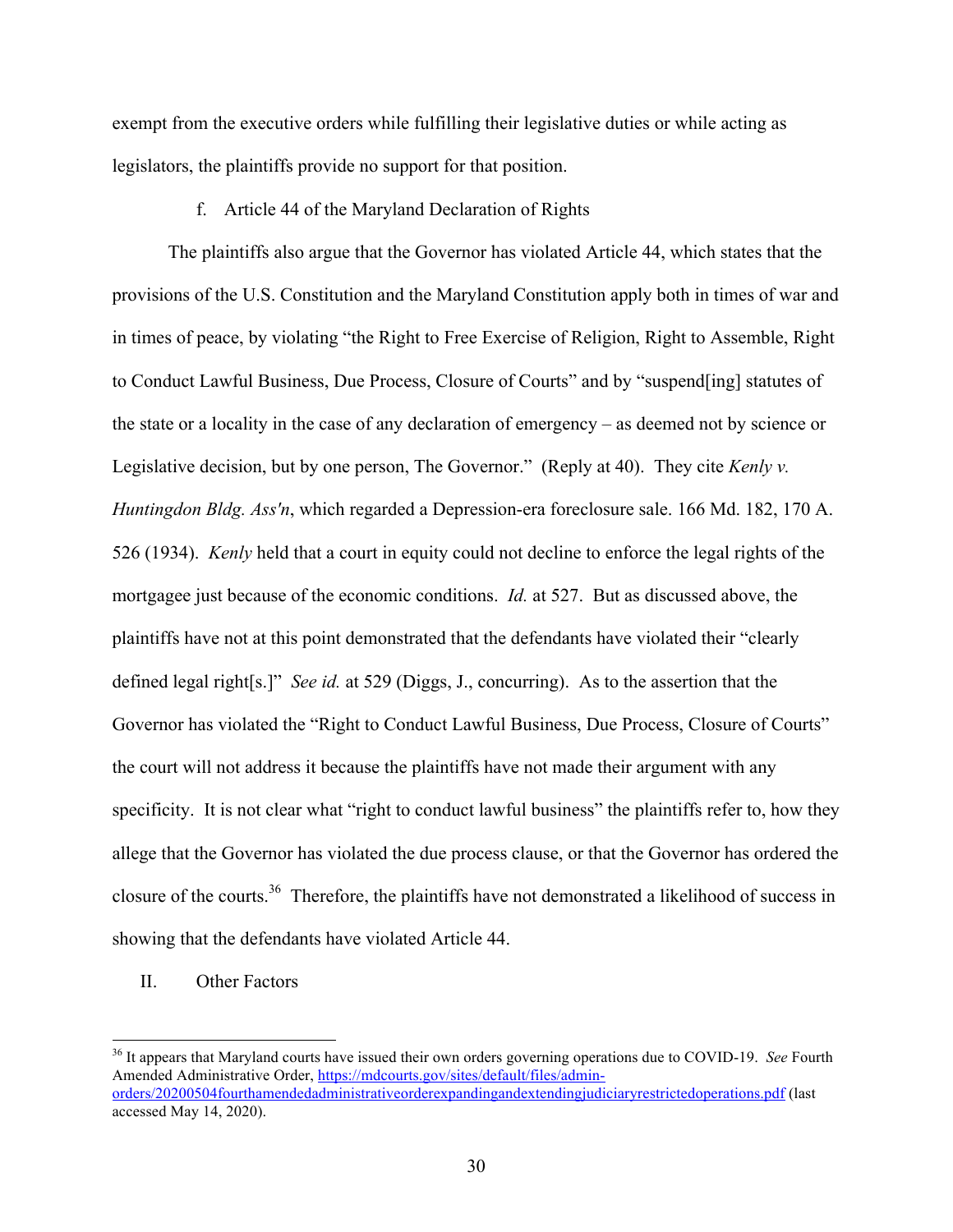For the reasons stated above, the plaintiffs have not shown that the harm they are facing is the result of constitutional violations. Therefore, the irreparable harm factor weighs against granting a TRO or a preliminary injunction. *See Legacy Church*, 2020 WL 1905586, at \*41–43. The other factors, the balance of the equities and the public interest, which "merge when the Government is the opposing party," *Nken v. Holder*, 556 U.S. 418, 435 (2009), also do not weigh in favor of granting a TRO or a preliminary injunction. Here the harm to the public in granting a TRO or preliminary injunction, which may result in more transmissions of COVID-19 and more cases of serious illness and death, could be great. This harm to the public is not outweighed by the irreparable harm the plaintiffs might suffer, especially when the plaintiffs have not demonstrated a likelihood of success in showing that the harm is a result of any constitutional violation.

### **CONCLUSION**

Public officials cannot responsibly exercise their broad authority to protect the health of the entire community without considering the data, the science, and the advice of experienced public health professionals. Governor Hogan, exercising the powers given to him by the legislature in the face of the COVID-19 crisis, has made reasonable choices informed, if not dictated by, such data, science, and advice. In opposing the Governor's stay at home orders, including the prohibition on large gatherings, the closing of nonessential businesses, and the requirement that face coverings be worn on public transportation and in retail stores, the plaintiffs minimize the risks of this pandemic but cite no contrary scientific authority. Under the *Jacobson* framework, they have not shown that the measures have "no real or substantial relation" to protecting public health, nor have they shown that the measures are, "beyond all question, a plain, palpable invasion of rights secured by the fundamental law." For the reasons